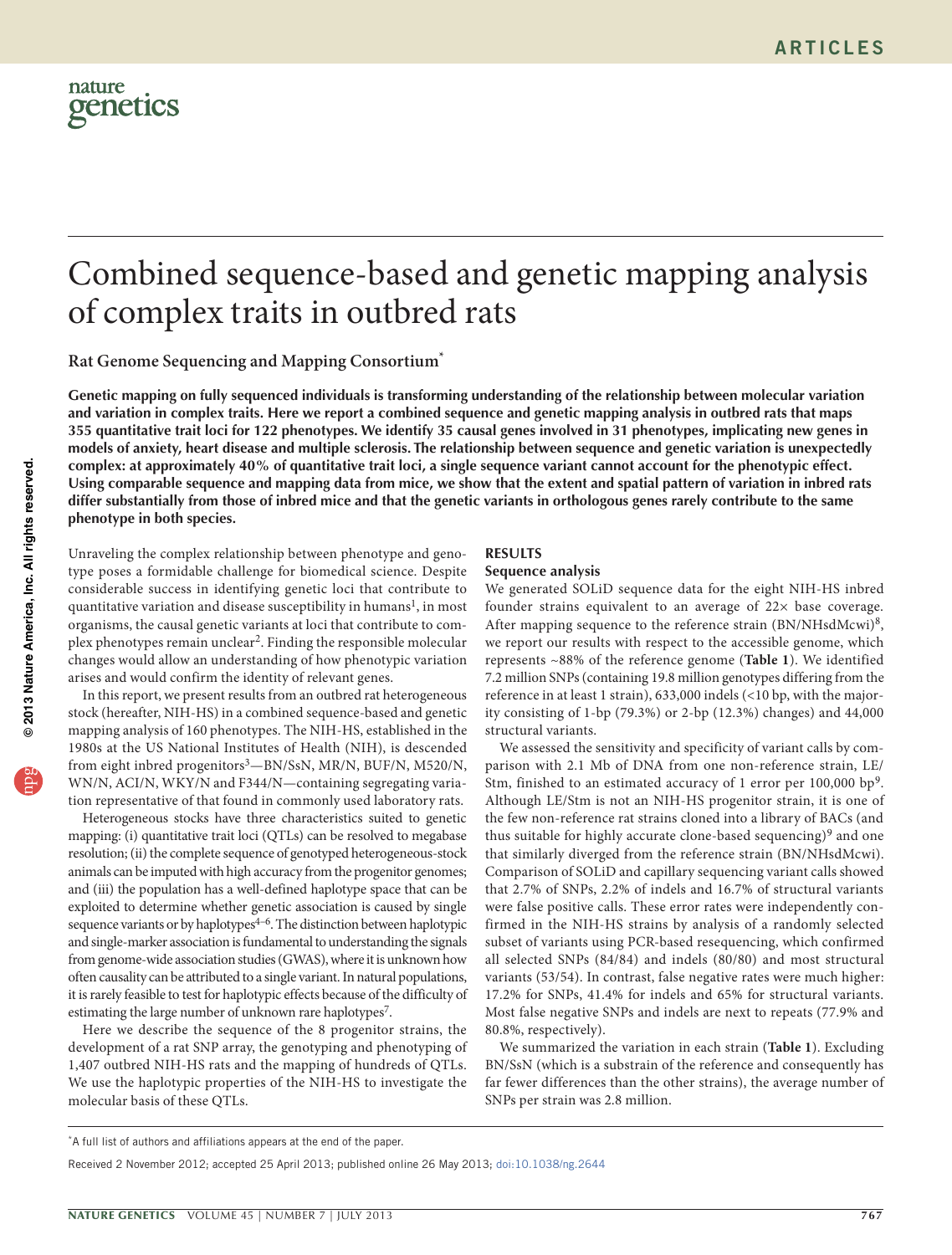<span id="page-1-0"></span>

|  |  |  | Table 1 Sequence variation in the eight progenitor strains of NIH-HS rats |
|--|--|--|---------------------------------------------------------------------------|
|  |  |  |                                                                           |

| Strain       | Mapped<br>data (Gb) | Coverage | Inaccessible<br>genome (%) | <b>SNPs</b> | Private SNPs | Indels  | Private indels | Structural<br>variants | Private<br>structural variants |
|--------------|---------------------|----------|----------------------------|-------------|--------------|---------|----------------|------------------------|--------------------------------|
| ACI/N        | 65.9                | 26.3     | 12.6                       | 2,883,405   | 228,468      | 166.425 | 12.646         | 19.499                 | 756                            |
| BN/SsN       | 54.4                | 21.7     | 9.4                        | 71,038      | 563.308      |         | 14,839         | 27                     | 4,203                          |
| <b>BUF/N</b> | 62.3                | 24.9     | 12.7                       | 2.748.633   | 125.202      | 172.934 | 7.195          | 22.176                 | 1,002                          |
| F344/N       | 77.9                | 31.1     | 11.8                       | 2,831,144   | 97.951       | 157.522 | 5.007          | 25.257                 | 1,003                          |
| M520/N       | 72.5                | 28.9     | 12.3                       | 2,836,898   | 89.277       | 170.031 | 5.008          | 24.090                 | 915                            |
| MR/N         | 62.4                | 24.9     | 12.3                       | 2,664,124   | 223.514      | 151.099 | 12,005         | 18.306                 | 1,004                          |
| WKY/N        | 63.4                | 25.3     | 12.1                       | 3,088,953   | 496.327      | 164.634 | 23.979         | 28.270                 | 3.357                          |
| WN/N         | 62.3                | 24.9     | 12.2                       | 2,698,493   | 249.563      | 154.769 | 13.541         | 18.563                 | 700                            |

Shown for each strain is the amount of sequence mapped to the reference, the coverage, the percent of the genome deemed inaccessible and the counts of the three classes of variants compared to the reference strain. Private variants are variants that distinguish a specified strain from all others; most of the alleles private to BN/SsN are reference alleles.

## **Nucleotide diversity in NIH-HS progenitors**

We examined sequence diversity among the NIH-HS progenitors (**[Fig. 1](#page-2-0)**), identifying the following characteristics of this diversity. First, diversity between all pairs of strains was similar, such that there were no strains that were extremely sequence divergent (**Supplementary Fig. 1**). Second, in total, 29% of 7.2 million SNPs were private to a particular strain; hence, unique haplotypes are relatively common in the NIH-HS. Third, regions of low diversity were small (median of 400 kb), with no blocks over 35 Mb in length (**[Fig. 1a](#page-2-0)**). Within divergent regions, there was a median of 151 differences per 100 kb (**[Fig. 1b](#page-2-0)**).

In comparison with the eight inbred strains that founded the mouse heterogeneous stock $4,10$  $4,10$ , the rat founders were less diverse (10.2 million SNPs in the mouse founders), but diversity was more homogeneous: in the mouse genomes, long tracts of identical haplotypes alternate with segments of much greater diversity (**[Fig. 1a](#page-2-0)**,**b**).

## **Phenotypes and genotypes**

NIH-HS rats were phenotyped with a protocol that includes six disease models (anxiety, diabetes, hypertension, aortic elastic lamina ruptures, multiple sclerosis and osteoporosis) and measures of risk factors for common diseases (for example, lipid and cholesterol levels and cardiac hypertrophy)[11](#page-8-6) (**[Table 2](#page-2-1)**). In total, 160 phenotypes were measured (**Supplementary Table 1**). We selected 1,407 animals and 198 non-phenotyped parents for genotyping together with the heterogeneous stock founders.

We designed a high-density Affymetrix SNP genotyping array (RATDIV), using sequences from 13 inbred strains, which interrogated 803,485 SNPs. The SOLiD and RATDIV calls agreed at 99.98% of the 560,000 SNPs segregating in the 8 NIH-HS founders. We genotyped the NIH-HS with this array and reconstructed the mosaics of NIH-HS founder haplotypes from 265,551 polymorphic high-quality SNPs. In the NIH-HS, the mean minor allele frequency (MAF) was 22% (**[Fig. 1c](#page-2-0)**), and linkage disequilibrium (LD) fell below 0.2 (median *r*2) within 1 Mb of autosomal SNPs (**[Fig. 1d](#page-2-0)**). Four pairs of loci showed high interchromosomal LD, owing to misassembly of the reference sequence used here (Rnor3.4); these loci were excluded from the analysis (**Supplementary Table 2**).

## **QTLs**

The NIH-HS contains individuals of varying relatedness that generate population structure in the genotypes and, hence, false positive genetic associations. We evaluated two strategies for dealing with relatedness: mixed models in which the genotypic similarity matrix between individuals modeled their phenotypic correlation<sup>12</sup> and resampling methods to identify loci that replicate consistently across multiple QTL models fitted on subsamples of the mapping population<sup>13</sup>. In both strategies, QTLs were detected by haplotype association<sup>[14](#page-8-9)</sup>.

We compared the methods by simulation to determine which best controlled the false positive rate while retaining power. Mixed models performed better than resampling when phenotypes were simulated to have a normal distribution, but the reverse was true for phenotypes that did not have a normal distribution (that is, binary phenotypes and those with a negative binomial distribution). Because these methods have different advantages, we mapped all traits with both, but we only report those QTLs detected at false discovery rate (FDR) of 10% by the method that performed best for each trait (thresholds are given in **Supplementary Table 1**). A genome scan for one phenotype (platelet aggregation) is shown (**[Fig. 2](#page-3-0)**) in which three loci were identified with FDR of 10%.

We identified 355 QTLs for 122 phenotypes, with a mean of 2.9 QTLs per phenotype (**Supplementary Table 3**). The number of QTLs per phenotype and the QTL effect sizes (**[Fig. 1e](#page-2-0)**) have markedly skewed distributions, with a median effect size of 5% (mean effect size of 6.5%). Large-effect QTLs were rare: only 22 QTLs explained more than 15% of the variance. We identified 28 QTLs that explained less than 2.5% of the phenotypic variance.

The correlation between heritability and the total variance explained jointly by the detected QTLs is shown (**[Fig. 1f](#page-2-0)**). On average, the QTLs explained 42% of the heritable phenotypic variance. When considering QTLs mapped in other rat crosses in the Rat Genome Database, there was significant overlap with NIH-HS QTLs for the number of arterial elastic lamina ruptures, total cholesterol levels and heart weight (at a nominal *P* value of 0.05; **Supplementary Table 4**).

We estimated the confidence intervals for QTL locations by simulating a large number of QTLs throughout the genome with various effect sizes, and we calculated the distribution of the widths of the confidence intervals as a function of their significance (**Supplementary Fig. 2**). The median size of the 90% confidence interval was 4.5 Mb, on average containing more than 40 genes.

## **Incorporation of sequence with mapping data**

We investigated the extent to which our near-complete catalog of segregating sequence variants would identify genes and causative mutations. The heterogeneous stock permits a test, called merge analysis<sup>6</sup>, of whether a variant is responsible for phenotypic variation, under the assumption that a single imputed variant or variants on a single progenitor haplotype are causal. Because genetic variation segregates in the form of progenitor haplotypes in the heterogeneous stock, QTLs can always be explained by variation in the haplotypes. When a QTL corresponds to a single variant though, genotypic variation at that variant will explain phenotypic variation better than progenitor haplotypes. To measure whether a single variant explained a QTL, we calculated difference (*d*) as log *P*merge–log *P*haplotype, where log *P*haplotype is the maximum negative  $\log_{10} P$  value of the haplotype test of no association and log  $P_{\text{merge}}$  is the maximum of all merge  $\log_{10} P$  values of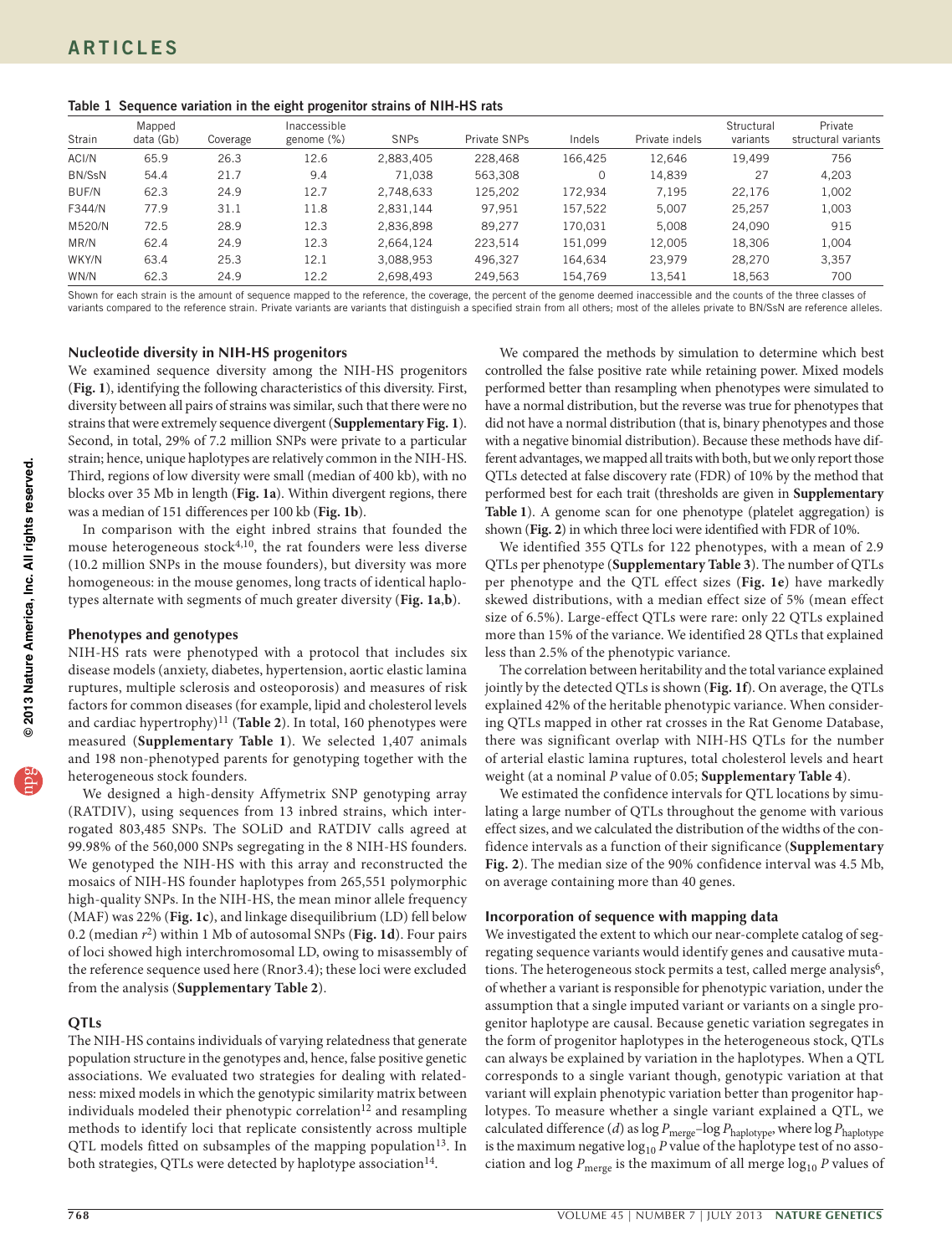

<span id="page-2-0"></span>Figure 1 Sequence diversity among progenitor strains and genetic architecture of the rat NIH-HS. (a) Regions of low diversity in rat and mouse heterogeneous stock (HS) founders. The *x* axis shows the length of genomic regions with little sequence divergence (less than 13 SNPs/100 kb). The *y* axis shows the numbers of segments observed in the eight progenitors. (b) Sequence divergence in the founders. The *x* axis shows a measure of pairwise sequence diversity, the number of sequence differences observed in windows of 100 kb, and the *y* axis gives the number of observations. (c) MAF values in rat, mouse and human populations. The rat analysis was performed with the set of autosomal markers used to reconstruct haplotypes (261,684) as well as the complete set of 796,187 autosomal variants on the RATDIV array. The mouse analysis was performed with 12,226 autosomal markers used to reconstruct haplotypes. (d) The extent of LD (*r*2) in the rat NIH-HS. Distances between pairs of autosomal



markers were binned (*x* axis). The *y* axis shows the median of the corresponding distribution of LD values. (e) The distribution of effect sizes for the 343 loci mapped by mixed models in the rat NIH-HS. The *x* axis shows the proportion of phenotypic variance attributable to each locus. (f) The proportion of heritability that can be explained by the joint effect of the QTLs detected for each phenotype. Each data point represents a single phenotype, with the *x* axis showing the heritability and the *y* axis showing the joint QTL effect for that phenotype.

<span id="page-2-1"></span>

| Table 2 Summary of phenotypes collected |  |  |  |
|-----------------------------------------|--|--|--|
|-----------------------------------------|--|--|--|

| Number of low-diversity<br>segments (log <sub>10</sub> )<br>3<br>2<br>1<br>30<br>50<br>10<br>70<br>90<br>Length of low-diversity segments (Mb)                                                                                                                                                                                                                                                                                                                                                                                                                                                                                                                                                                                                                                                                                                                                                                                                                                                                                                                                                                                                                                                                                                                                                                                                                                                                                                                                                                                                                                                                                                                                                                                                                                                                                                                                                                                                                                                                                                                             | kb windo<br>2,500<br>2,000<br>Number of 100<br>1,500<br>1,000<br>500<br>0<br>0<br>130<br>110 | 200<br>400<br>Pairwise nucleotide differences<br>per 100 kb of accessible sequend | 600<br>80      |
|----------------------------------------------------------------------------------------------------------------------------------------------------------------------------------------------------------------------------------------------------------------------------------------------------------------------------------------------------------------------------------------------------------------------------------------------------------------------------------------------------------------------------------------------------------------------------------------------------------------------------------------------------------------------------------------------------------------------------------------------------------------------------------------------------------------------------------------------------------------------------------------------------------------------------------------------------------------------------------------------------------------------------------------------------------------------------------------------------------------------------------------------------------------------------------------------------------------------------------------------------------------------------------------------------------------------------------------------------------------------------------------------------------------------------------------------------------------------------------------------------------------------------------------------------------------------------------------------------------------------------------------------------------------------------------------------------------------------------------------------------------------------------------------------------------------------------------------------------------------------------------------------------------------------------------------------------------------------------------------------------------------------------------------------------------------------------|----------------------------------------------------------------------------------------------|-----------------------------------------------------------------------------------|----------------|
| Figure 1 Sequence diversity among progenitor strains and genetic<br>architecture of the rat NIH-HS. (a) Regions of low diversity in rat<br>and mouse heterogeneous stock (HS) founders. The x axis shows the<br>length of genomic regions with little sequence divergence (less than<br>13 SNPs/100 kb). The y axis shows the numbers of segments observed<br>in the eight progenitors. (b) Sequence divergence in the founders.<br>The x axis shows a measure of pairwise sequence diversity, the number of<br>sequence differences observed in windows of 100 kb, and the y axis gives<br>the number of observations. (c) MAF values in rat, mouse and human<br>populations. The rat analysis was performed with the set of autosomal<br>markers used to reconstruct haplotypes (261,684) as well as the complete<br>set of 796,187 autosomal variants on the RATDIV array. The mouse analysi<br>was performed with 12,226 autosomal markers used to reconstruct haploty<br>(d) The extent of LD $(r^2)$ in the rat NIH-HS. Distances between pairs of auto<br>markers were binned ( $x$ axis). The $y$ axis shows the median of the correspor<br>loci mapped by mixed models in the rat NIH-HS. The x axis shows the prop<br>heritability that can be explained by the joint effect of the QTLs detected fo<br>x axis showing the heritability and the y axis showing the joint QTL effect for<br>variants included within the QTL. Any imputed variant with a merge<br>$\log_{10} P$ value that exceeded the maximum haplotype $\log_{10} P$ value was<br>termed a candidate variant. If $d$ was <0, then no candidate variants<br>existed at the QTL. We investigated the characteristics of candidate<br>variants at 343 QTLs mapped using mixed models: at 131 QTLs (38%)<br>we identified at least 1 candidate variant (Supplementary Table 3).<br>There are three ways in which focusing on these candidate vari-<br>ants helps identify genes at a QTL. First, we increase resolution by<br>ruling out a causal role for the great majority of sequence variants |                                                                                              |                                                                                   |                |
| (usually over 90%) within most QTLs. We found 28 QTLs at which<br>only a single gene contained candidate variants (Table 3). One                                                                                                                                                                                                                                                                                                                                                                                                                                                                                                                                                                                                                                                                                                                                                                                                                                                                                                                                                                                                                                                                                                                                                                                                                                                                                                                                                                                                                                                                                                                                                                                                                                                                                                                                                                                                                                                                                                                                           |                                                                                              |                                                                                   |                |
| example was Ctnnd2 (encoding catenin δ2) at a QTL for an anxiety-                                                                                                                                                                                                                                                                                                                                                                                                                                                                                                                                                                                                                                                                                                                                                                                                                                                                                                                                                                                                                                                                                                                                                                                                                                                                                                                                                                                                                                                                                                                                                                                                                                                                                                                                                                                                                                                                                                                                                                                                          |                                                                                              |                                                                                   |                |
| related phenotype (Fig. 3a). CTNND2 is a protein found in com-<br>plexes with cadherin cell adhesion molecules at neuronal synapses <sup>15</sup> .                                                                                                                                                                                                                                                                                                                                                                                                                                                                                                                                                                                                                                                                                                                                                                                                                                                                                                                                                                                                                                                                                                                                                                                                                                                                                                                                                                                                                                                                                                                                                                                                                                                                                                                                                                                                                                                                                                                        |                                                                                              |                                                                                   |                |
| Table 2 Summary of phenotypes collected                                                                                                                                                                                                                                                                                                                                                                                                                                                                                                                                                                                                                                                                                                                                                                                                                                                                                                                                                                                                                                                                                                                                                                                                                                                                                                                                                                                                                                                                                                                                                                                                                                                                                                                                                                                                                                                                                                                                                                                                                                    |                                                                                              |                                                                                   |                |
| Phenotype                                                                                                                                                                                                                                                                                                                                                                                                                                                                                                                                                                                                                                                                                                                                                                                                                                                                                                                                                                                                                                                                                                                                                                                                                                                                                                                                                                                                                                                                                                                                                                                                                                                                                                                                                                                                                                                                                                                                                                                                                                                                  | Disease model                                                                                | Number of<br>measures                                                             | Age<br>(weeks) |
| Coat color                                                                                                                                                                                                                                                                                                                                                                                                                                                                                                                                                                                                                                                                                                                                                                                                                                                                                                                                                                                                                                                                                                                                                                                                                                                                                                                                                                                                                                                                                                                                                                                                                                                                                                                                                                                                                                                                                                                                                                                                                                                                 |                                                                                              | 4                                                                                 | 7              |
| Wound healing                                                                                                                                                                                                                                                                                                                                                                                                                                                                                                                                                                                                                                                                                                                                                                                                                                                                                                                                                                                                                                                                                                                                                                                                                                                                                                                                                                                                                                                                                                                                                                                                                                                                                                                                                                                                                                                                                                                                                                                                                                                              |                                                                                              | 1                                                                                 | 7, 17          |
| Fear-related behaviors                                                                                                                                                                                                                                                                                                                                                                                                                                                                                                                                                                                                                                                                                                                                                                                                                                                                                                                                                                                                                                                                                                                                                                                                                                                                                                                                                                                                                                                                                                                                                                                                                                                                                                                                                                                                                                                                                                                                                                                                                                                     | Anxiety                                                                                      | 10                                                                                | $8 - 10$       |
| Glucose tolerance                                                                                                                                                                                                                                                                                                                                                                                                                                                                                                                                                                                                                                                                                                                                                                                                                                                                                                                                                                                                                                                                                                                                                                                                                                                                                                                                                                                                                                                                                                                                                                                                                                                                                                                                                                                                                                                                                                                                                                                                                                                          | Type 2 diabetes                                                                              | 6                                                                                 | 11             |
| Cardiovascular function                                                                                                                                                                                                                                                                                                                                                                                                                                                                                                                                                                                                                                                                                                                                                                                                                                                                                                                                                                                                                                                                                                                                                                                                                                                                                                                                                                                                                                                                                                                                                                                                                                                                                                                                                                                                                                                                                                                                                                                                                                                    | Hypertension                                                                                 | 2                                                                                 | 12             |
| Body weight                                                                                                                                                                                                                                                                                                                                                                                                                                                                                                                                                                                                                                                                                                                                                                                                                                                                                                                                                                                                                                                                                                                                                                                                                                                                                                                                                                                                                                                                                                                                                                                                                                                                                                                                                                                                                                                                                                                                                                                                                                                                | Obesity                                                                                      | 1                                                                                 | 13             |
| Basal hematology                                                                                                                                                                                                                                                                                                                                                                                                                                                                                                                                                                                                                                                                                                                                                                                                                                                                                                                                                                                                                                                                                                                                                                                                                                                                                                                                                                                                                                                                                                                                                                                                                                                                                                                                                                                                                                                                                                                                                                                                                                                           |                                                                                              | 26                                                                                | 13             |
| Basal immunology                                                                                                                                                                                                                                                                                                                                                                                                                                                                                                                                                                                                                                                                                                                                                                                                                                                                                                                                                                                                                                                                                                                                                                                                                                                                                                                                                                                                                                                                                                                                                                                                                                                                                                                                                                                                                                                                                                                                                                                                                                                           |                                                                                              | 34                                                                                | 13             |
| Induced neuroinflammation                                                                                                                                                                                                                                                                                                                                                                                                                                                                                                                                                                                                                                                                                                                                                                                                                                                                                                                                                                                                                                                                                                                                                                                                                                                                                                                                                                                                                                                                                                                                                                                                                                                                                                                                                                                                                                                                                                                                                                                                                                                  | Multiple sclerosis                                                                           | 11                                                                                | $13 - 17$      |
| Bone mass and strength                                                                                                                                                                                                                                                                                                                                                                                                                                                                                                                                                                                                                                                                                                                                                                                                                                                                                                                                                                                                                                                                                                                                                                                                                                                                                                                                                                                                                                                                                                                                                                                                                                                                                                                                                                                                                                                                                                                                                                                                                                                     | Osteoporosis                                                                                 | 43                                                                                | 17             |
| Arterial elastic lamina ruptures                                                                                                                                                                                                                                                                                                                                                                                                                                                                                                                                                                                                                                                                                                                                                                                                                                                                                                                                                                                                                                                                                                                                                                                                                                                                                                                                                                                                                                                                                                                                                                                                                                                                                                                                                                                                                                                                                                                                                                                                                                           |                                                                                              | 6                                                                                 | 17             |
| Serum biochemistry                                                                                                                                                                                                                                                                                                                                                                                                                                                                                                                                                                                                                                                                                                                                                                                                                                                                                                                                                                                                                                                                                                                                                                                                                                                                                                                                                                                                                                                                                                                                                                                                                                                                                                                                                                                                                                                                                                                                                                                                                                                         |                                                                                              |                                                                                   |                |
| Renal agenesis                                                                                                                                                                                                                                                                                                                                                                                                                                                                                                                                                                                                                                                                                                                                                                                                                                                                                                                                                                                                                                                                                                                                                                                                                                                                                                                                                                                                                                                                                                                                                                                                                                                                                                                                                                                                                                                                                                                                                                                                                                                             |                                                                                              | 15<br>1                                                                           | 17<br>17       |

Another example involved a locus influencing heart weight, where, out of 82 coding genes within the QTL, only *Shank2* contained can-didate SNPs ([Fig. 3b](#page-5-0)). *Shank2* encodes a synaptic protein<sup>16</sup> not previously associated with cardiovascular physiology.

Second, merge analysis identifies some candidate variants in coding regions. Those predicted to affect protein structure are more likely to be causal. Thus, we identified a potential causal nucleotide variant in a QTL for antibody recognition of CD45RC on CD4<sup>+</sup> and CD8<sup>+</sup> T cells (**[Fig. 3c](#page-5-0)**). The antibody used binds to the CD45RC isoform, which expresses a C domain, encoded by exon 6, in which we found a candidate variant changing an amino acid (p.Arg114His).

At 43 out of 91 nonsynonymous candidate variants, where similar protein structures were available $^{17}$ , we predicted the structural consequences of mutations (for a further 48 candidate variants, there were no homologies with known protein structures). Nine genes (**[Table 3](#page-4-0)**) contained candidate variants for which structural evidence suggested that protein structure or interactions might be altered.

An example is shown (**[Fig. 3d](#page-5-0)**) for the protein Tbx21, encoded by a gene within a QTL influencing the proportion of CD4<sup>+</sup> cells with high expression of CD25. Here the candidate variant changed glycine to arginine (p.Gly175Arg). The substitution with arginine could alter the DNA-binding characteristics of this protein.

The crystal structure of human ABCB10, a mitochondrial trans-porter induced by GATA1 during erythroid differentiation<sup>[18,](#page-8-13)[19](#page-8-14)</sup>, is shown (**[Fig. 3e](#page-5-0)**). The candidate variant p.Thr233Met, predicted to influence mean red blood cell volume, mapped to a position in the protein structure where the side chain of the residue points to the center of the transporter channel (**[Fig. 3e](#page-5-0)**). Threonine has a polar, uncharged side chain, whereas methionine has a hydrophobic side chain, and the difference between their structures probably results in altered transporter function.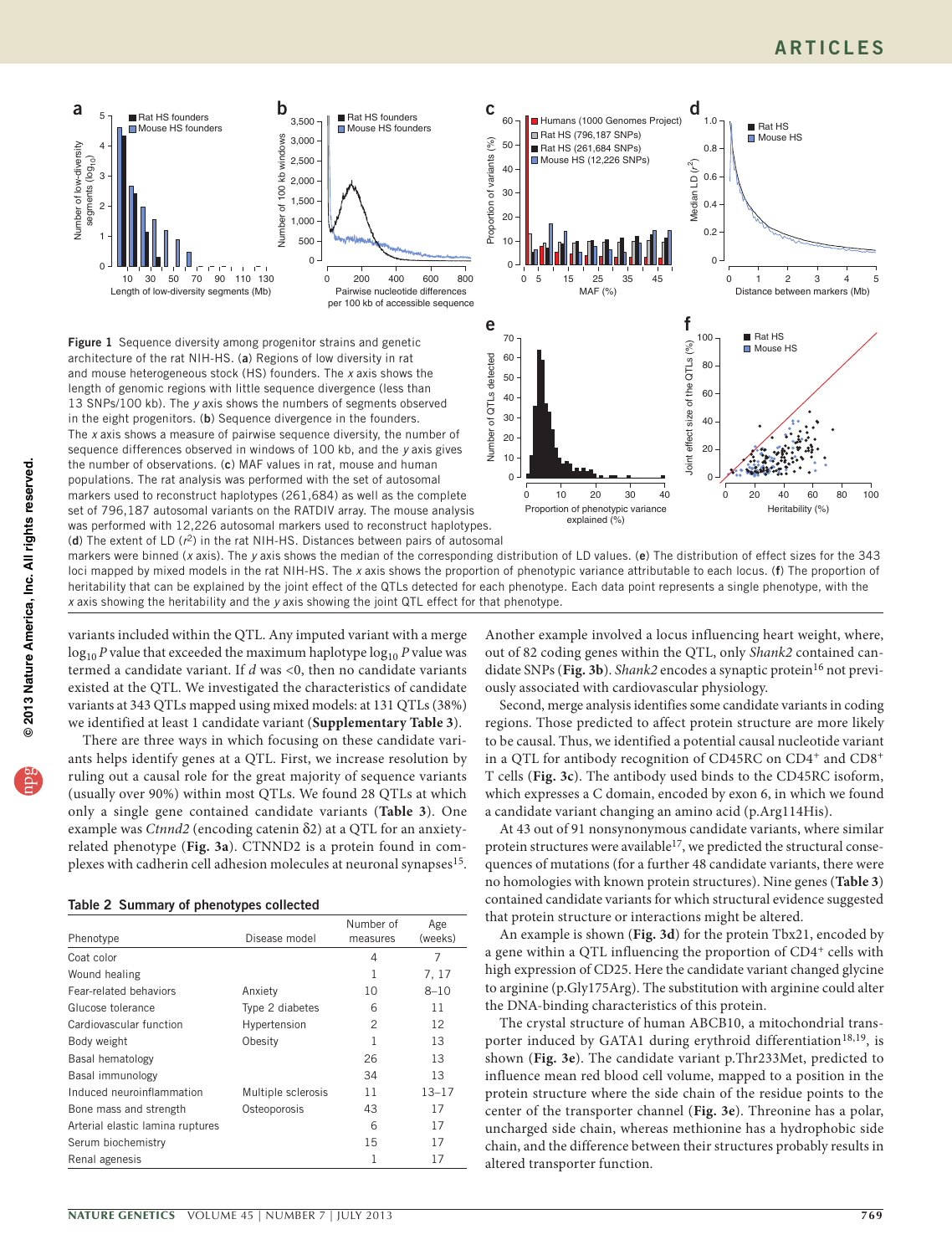## **ARTICLES**

<span id="page-3-0"></span>Figure 2 Genome scan for platelet aggregation. The scan shows the results of a haplotype-based mixed model. The *y* axis shows the negative log *P* values for association with variation in platelet aggregation. The association peak on chromosome 4 harbors the von Willebrand factor gene that was identified through sequence analysis as the causative gene.



Third, merge analysis eliminates candidate genes at a QTL that are distant from any candidate variant. This approach confirmed a wellestablished relationship between a cluster of apolipoprotein genes at a QTL on chromosome 1 and cholesterol biosynthesis (high-density lipoprotein (HDL), low-density lipoprotein (LDL) and total cholesterol). Similarly, merge analysis identified a locus influencing platelet aggregation on chromosome 4 that harbors the von Willebrand factor gene (*Vwf*), encoding a key glycoprotein involved in blood coagulation.

Merge analysis also contributed to an understanding of the pathogenesis of experimental autoimmune encephalomyelitis (EAE), an autoimmune neuroinflammatory disease with clinical and pathological similarities to multiple sclerosis<sup>20</sup>. The major histocompatibility complex (MHC) class II region on chromosome 20 (*Eae1*) is known to influence EAE susceptibility. However, attempts to identify the responsible gene have had limited success. In this study, the two variants most likely to underlie the QTL effect on chromosome 20 (with the highest merge  $log_{10} P$  value) were a variant in an intron of *Btnl2* and a variant 274 bp upstream of *RT1-Db1*, both in the MHC class II region. The human ortholog of *RT1-Db1*, *HLA-DRB1*, is associated with multiple sclerosis, with risk allele *HLA-DRB1\*15:01* (ref. [21](#page-8-16)).

## **Single variants rarely account for NIH-HS QTL genetic effects**

Unexpectedly, 212 QTLs (62%) had no candidate variant (**[Fig. 4a](#page-6-0)**). We considered four explanations for this observation: (i) causative variants were missing from the sequence catalog; (ii) haplotype mapping was biased toward QTLs without candidate variants; (iii) the merge analysis underestimated statistical significance compared to single-marker association analysis; and (iv) there were multiple causal variants at a single QTL.

First, causal variants may have been missed because our sequence data were incomplete. Despite LD extending over a few megabases, not all variants were tagged by a nearby variant with identical strain distribution pattern (SDP) in the founders. For example, only 50% of the structural variants were tagged by a SNP lying within 1 Mb of the variation.

However, because only a limited set of possible SDPs exist in the heterogeneous stock, we can test whether missing genotypes are responsible for the inability to detect candidate variants. We generated SDPs for all possible diallelic and triallelic variants at every locus within the 212 QTLs and tested each by merge analysis to determine how many would have been candidate variants. Only 44 QTLs had candidate diallelic variants, and 165 had diallelic or triallelic variants. Thus, if the effect for each QTL were attributable to a single diallelic variant that we had not sequenced, there would still be 168 QTLs (49%) without a candidate variant. If the effect were attributable to a diallelic or triallelic variant, the fraction would be reduced to 14%. However, triallelic SNPs are very uncommon and are therefore unlikely to explain the large number of QTLs without candidate variants.

Second, haplotype mapping might simply not be powerful enough to detect candidate variants or might be biased toward QTLs without candidate variants. We addressed the first possibility by simulation (**[Fig. 4a](#page-6-0)**). We report the distribution of the *d* values for the differences between maximum  $\log_{10} P_{\text{merge}}$  and  $\log_{10} P_{\text{haplotype}}$  values, where, for QTLs where

candidate variants exist, *d* >0. When simulated QTLs arose from single causal variants, merge analysis did indeed identify candidate variants at almost all QTLs placed in random regions of the genome as well as at QTLs simulated in the same locations as the detected QTLs.

We also considered the performance of the method at QTLs where it was highly probable that a single variant was the causal variant, namely at *cis*-acting expression QTLs (eQTLs)<sup>[22,](#page-8-17)[23](#page-8-18)</sup>. We tested 1,398 eQTLs detected in the hippocampus of heterogeneous stock mice<sup>[24](#page-8-19)</sup>, finding that the merge analysis identified variants with *P* values that exceeded those of the haplotype-based test at 97% of QTLs (**[Fig. 4b](#page-6-0)**). Notably, when we carried out the same analysis on *trans* eQTLs, the distribution of *d* values was similar to that seen for the rat phenotypic QTLs (**[Fig. 4b](#page-6-0)**). This difference between *cis* and *trans* eQTLs was true across all log *P* values, indicating that the difference is not due to lower power to detect *trans* eQTLs.

Because mapping QTLs using haplotype analysis might bias results toward loci without candidates (a winner's curse is likely to operate), we used merge analysis to map QTLs across the genome. The two methods did not identify the same QTLs (152 were unique to the merge method), but the merge method identified 16% fewer QTLs than the haplotype method. Notably, only 9% of the mergeidentified QTLs had no candidate variants (**Supplementary Fig. 3**). Consequently, we conclude that haplotype mapping overestimates the number of QTLs without a candidate variant, whereas merge analysis underestimates the number of these QTLs. Therefore, our best estimate of the proportion of QTLs without candidate variants is obtained from combining both methods. In the set of QTLs identified by either merge or haplotype mapping, we found that 44% of QTLs could not be explained by single causal variants (compared to 62% when only the haplotype-based QTLs were considered). Thus, although a winner's curse does operate in favor of the haplotype analysis, it cannot account for all QTLs without a candidate variant.

The third explanation was that the merge analysis underestimates statistical significance. We compared the performance of the merge analysis with that of single-marker association analysis at genotyped SNPs. Across all phenotypes, *r*2 correlation between log *P* values was 0.9; agreement was strongest for the most highly associated SNPs. This result indicates that merge analysis performs as well as SNP analysis.

Finally, we investigated the extent to which multiple variants at QTLs would account for our findings. We investigated the consequences of a variety of complex QTL architectures by simulation (**[Fig. 4a](#page-6-0)**). Simulating multiple causal variants on different haplotypes reduced the frequency at which any single variant exceeded the maximum haplotype log *P* value, although this simulated complexity was still insufficient to mimic the observed frequency of QTLs without causal variants (**[Fig. 4a](#page-6-0)**). Simulating irreducible haplotypic effects arising from the reconstructed haplotype mosaics in the heterogeneous stock (rather than from a selection of sequence variants) also led to fewer QTLs with candidate variants (**[Fig.](#page-6-0) 4a**), although, again, the simulated proportion of QTLs without variants did not match that observed with the real QTL set. Our simulations suggest that the presence of multiple causal variants at a locus accounts in part for the inability to identify candidate causal variants.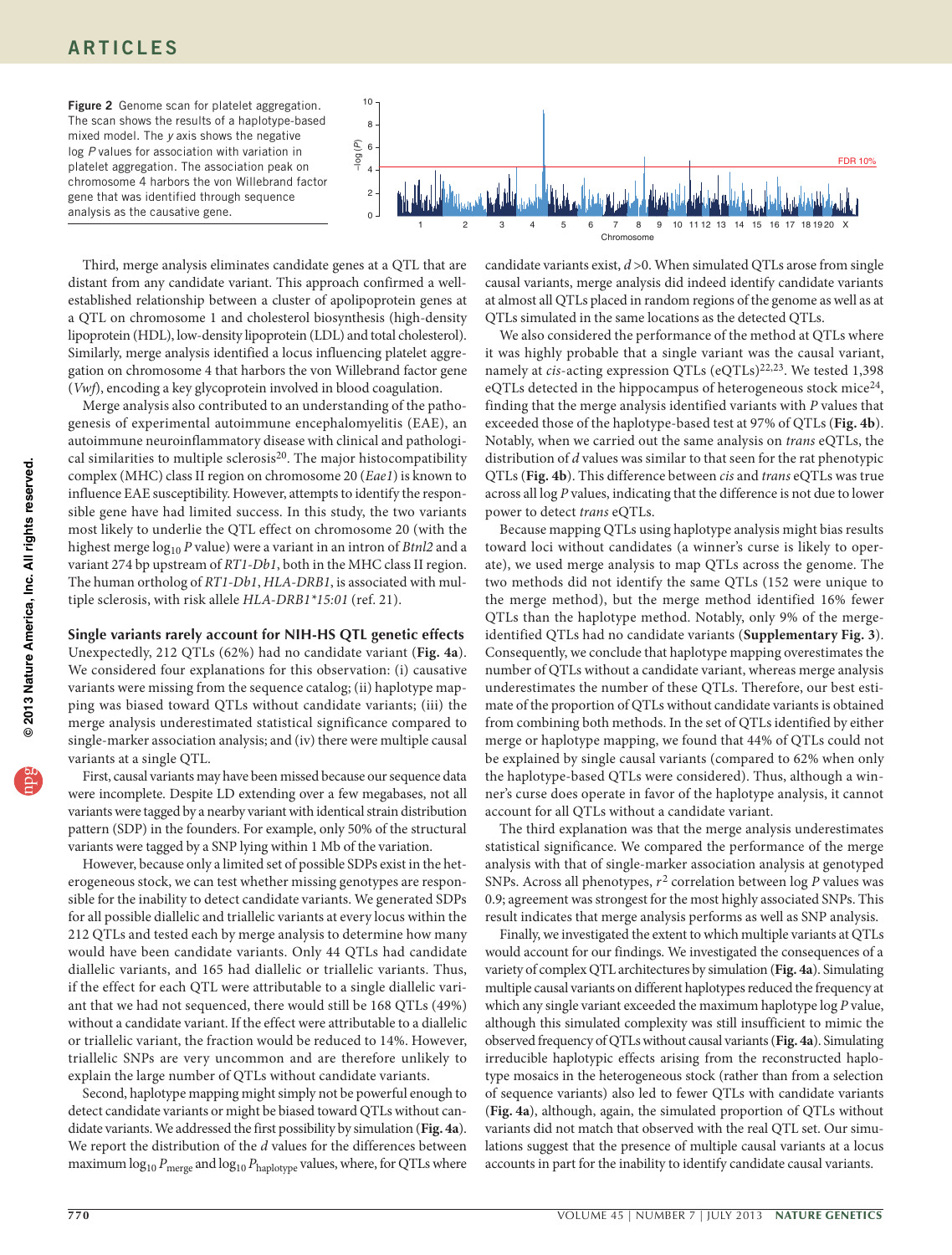## <span id="page-4-0"></span>Table 3 Summary of genes identified at QTLs and potential functional variants

|                                                             |                                |                             |                              |                                                                         | Only gene<br>with candidate<br>variants | Amino acid<br>change with | Location of the residue,                                              |
|-------------------------------------------------------------|--------------------------------|-----------------------------|------------------------------|-------------------------------------------------------------------------|-----------------------------------------|---------------------------|-----------------------------------------------------------------------|
| Measure                                                     | Chr.                           | QTL location (Mb)           | Gene                         | Gene description                                                        | in QTL                                  | potential effect          | potential effect                                                      |
| Mean response latency<br>Femur neck width                   | $\overline{c}$<br>$\mathbf{1}$ | 80.23-84.83<br>156.27-160.9 | Ctnnd2<br>Fchsd <sub>2</sub> | Catenin 82<br>FCH and double SH3 domains<br>protein 2                   | $^{+}$<br>$^{+}$                        | None<br>None              |                                                                       |
| Distal femur total<br>density                               | $\overline{c}$                 | 152.74-157.22               | Kcnab1                       | Voltage-gated potassium channel<br>subunit $\beta$ 1                    | $^{+}$                                  | None                      |                                                                       |
| Femoral neck total<br>density                               | 5                              | 4.03-8.22                   | Eya1                         | Eyes absent homolog 1                                                   | $+$                                     | None                      |                                                                       |
| Femur midshaft<br>cortical density                          | 6                              | 38.24-41.52                 | Lpin1                        | Phosphatidate phosphatase LPIN1                                         | $^{+}$                                  | None                      |                                                                       |
| Femur midshaft total<br>area                                | $\overline{c}$                 | 43.96-48.57                 | Ndufs4                       | NADH dehydrogenase (ubiquinone)<br>iron-sulfur protein 4, mitochondrial | $^{+}$                                  | None                      |                                                                       |
| Femur work to failure                                       | 8                              | 21.57-26.17                 | Dpy1911                      | Protein dpy-19 homolog 1                                                | $+$                                     | None                      |                                                                       |
| Lumbar trabecular<br>area                                   | 20                             | $21.1 - 25.75$              | F1LW02_RAT                   | Uncharacterized protein                                                 | $+$                                     | None                      |                                                                       |
| Heart weight                                                | 1                              | 202.15-206.63               | Shank2                       | SH3 and multiple ankyrin repeat<br>domains protein 2                    | $+$                                     | None                      |                                                                       |
| Area under glycemia<br>curve over baseline                  | $\overline{c}$                 | 80.5-85.11                  | Ctnnd2                       | Catenin 82                                                              | $\! + \!\!\!\!$                         | None                      |                                                                       |
| Hemoglobin<br>concentration                                 | 12                             | 1.62-5.77                   | Insr                         | Insulin receptor subunit $\alpha$ , insulin<br>receptor subunit $\beta$ | $^{+}$                                  | None                      |                                                                       |
| Mean platelet mass                                          | $\mathbf{1}$                   | 193.98-197.88               | Dock1                        | Dedicator of cytokinesis protein 1                                      | $+$                                     | None                      |                                                                       |
| Mean platelet mass                                          | 9                              | 52.53-88.11                 | ErbB4                        | Receptor tyrosine protein kinase<br>erbB-4ERBB4 intracellular domain    | $+$                                     | None                      |                                                                       |
| Platelet clumps                                             | 8                              | 100.57-104.81               | Clstn2                       | Calsyntenin-2                                                           | $+$                                     | None                      |                                                                       |
| Platelet count                                              | 11                             | 14.47-18.54                 | Hspa8                        | Heat shock 70-kDa protein 8                                             | $^{+}$                                  | None                      |                                                                       |
| Absolute CD25+CD4+<br>cells                                 | 19                             | 50.71-54.96                 | Galnt <sub>2</sub>           | Polypeptide<br>N-acetylgalactosaminyltransferase 2                      | $^{+}$                                  | None                      |                                                                       |
| Absolute CD8 <sup>+</sup> T cells                           | 20                             | 1.00-8.90                   | RT1-Db2                      | RT1 class II, locus Db2                                                 | $+$                                     | None                      |                                                                       |
| Proportion of B cells<br>in white blood cells               | 10                             | 27.1-31.59                  |                              | D3ZTU5_RAT Uncharacterized protein                                      | $+$                                     | None                      |                                                                       |
| Proportion of B cells<br>in white blood cells               | 20                             | 1.00-2.66                   | Olr1687                      | Olfactory receptor Olr1687                                              | $^{+}$                                  | None                      |                                                                       |
| Proportion of CD4+<br>cells expressing<br>CD45RC            | 13                             | 36.86-62.54                 | Ptprc                        | Receptor-type tyrosine protein<br>phosphatase C                         | $^{+}$                                  | None                      |                                                                       |
| Proportion of CD4+<br>cells in T cells                      | 20                             | 14.83-19.43                 |                              | RGD1559903 Uncharacterized protein                                      | $^{+}$                                  | None                      |                                                                       |
| Proportion of CD8+<br>cells expressing<br>CD45RC            | 13                             | 50.49-55.97                 | Ptprc                        | Receptor-type tyrosine protein<br>phosphatase C                         | $^{+}$                                  | None                      |                                                                       |
| Proportion of CD8+<br>cells with high<br>expression of CD25 | 19                             | 52.29-56.8                  | Sipa1 <sub>12</sub>          | Signal-induced proliferation-<br>associated 1-like protein 2            | $+$                                     | None                      |                                                                       |
| Lowest weight                                               | 3                              | 121.45-126.25               | Pak7                         | Serine/threonine protein kinase<br>PAK <sub>7</sub>                     | $^{+}$                                  | None                      |                                                                       |
| Weight loss compared<br>to day 0                            | 2                              | 169.79-174.4                | Fam198b                      | Protein FAM198B                                                         | $^{+}$                                  | None                      |                                                                       |
| Serum alkaline<br>phosphatase                               | 3                              | 18.49-23.11                 | Lrp1b                        | Low-density lipoprotein-related<br>protein 1B (deleted in tumors)       | $^{+}$                                  | None                      |                                                                       |
| Serum chloride<br>concentration                             | 9                              | 32.72-36.5                  | Uggt1                        | UDP-glucose:glycoprotein<br>glucosyltransferase 1                       | $^{+}$                                  | None                      |                                                                       |
| Serum triglycerides                                         | $\overline{4}$                 | 74.8-79.28                  | Dfna5                        | Deafness, autosomal dominant 5                                          | $^{+}$                                  | None                      |                                                                       |
| Weight loss compared<br>to day 0                            | 20                             | 2.48-7.07                   | RT1-Da                       | RT1 class II histocompatibility<br>antigen Da chain                     | $\overline{\phantom{0}}$                | p.Thr182Ala               | Surface exposed, disturbed<br>intermolecular interactions             |
| Weight loss compared<br>to day 0                            | 20                             | 2.48-7.07                   | RT1-Da                       | RT1 class II histocompatibility<br>antigen Da chain                     | -                                       |                           | p.Thr182Met Surface exposed, disturbed<br>intermolecular interactions |
| Weight loss compared<br>to day 0                            | 20                             | 2.48-7.07                   | $RT1-Bb$                     | RT1 class II histocompatibility<br>antigen, $B-1\beta$ chain            | $\overline{\phantom{0}}$                | p.His200Arg               | Surface exposed, disturbed<br>intermolecular interactions             |
| Weight loss compared<br>to day 0                            | 20                             | 2.48-7.07                   | RT1-Bb                       | RT1 class II histocompatibility<br>antigen, $B-1\beta$ chain            |                                         |                           | p.Thr165Met Surface exposed, disturbed<br>intermolecular interactions |
| Weight loss compared<br>to day 0                            | 20                             | 2.48-7.07                   | RT1-Bb                       | RT1 class II histocompatibility<br>antigen, $B-1\beta$ chain            |                                         |                           | p.Gln162Arg Surface exposed, disturbed<br>intermolecular interactions |
|                                                             |                                |                             |                              |                                                                         |                                         |                           | (continued)                                                           |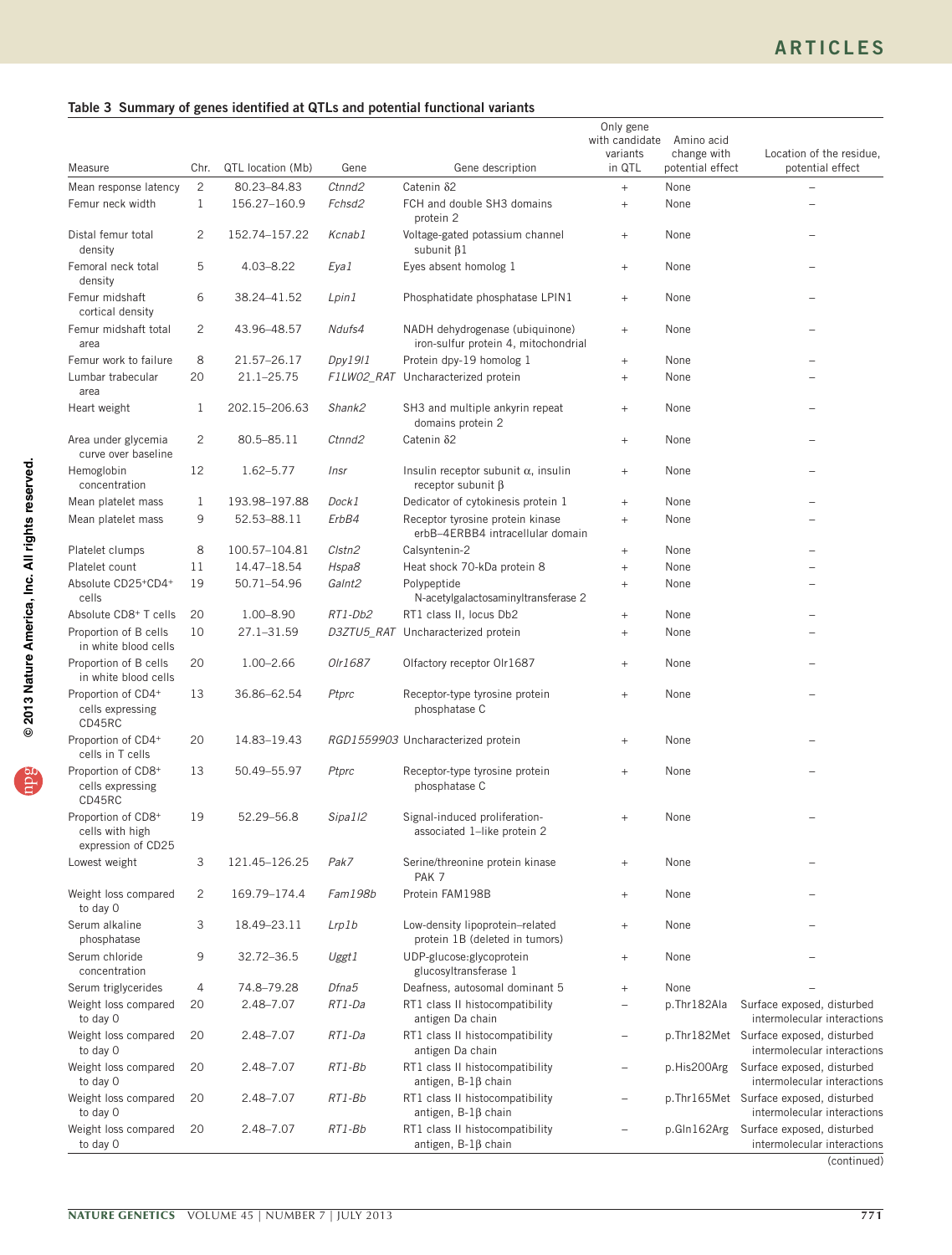## **ARTICLES**

## Table 3 Continued

| Measure                                                     | Chr.         | QTL location (Mb) | Gene   | Gene description                                           | Only gene<br>with candidate<br>variants<br>in QTL | Amino acid<br>change with<br>potential effect | Location of the residue,<br>potential effect              |
|-------------------------------------------------------------|--------------|-------------------|--------|------------------------------------------------------------|---------------------------------------------------|-----------------------------------------------|-----------------------------------------------------------|
| Expression on RT1B<br>on B cells                            | 17           | 26.63-27.55       | Tbc1d7 | TBC1-domain family member 7                                | $\overline{\phantom{0}}$                          | p.Ser116Leu                                   | Surface exposed, disturbed<br>intermolecular interactions |
| Proportion of B cells<br>in white blood cells               | $\mathbf{1}$ | 182.36-186.67     | Itgal  | Integrin $\alpha$ L                                        |                                                   | p.Asn890Ser                                   | Abolished glycosylation                                   |
| Proportion of CD4+<br>cells with high<br>expression of CD25 | 10           | 84.27-87.32       | Tbx21  | T-box transcription factor TBX21                           |                                                   | p.Gly175Arg                                   | Surface exposed, additional<br>interactions with DNA      |
| Ratio of T cells to<br><b>B</b> cells                       | 1            | 183.58-187.41     | Rabep2 | Rab GTPase-binding effector<br>protein 2                   |                                                   | p.lle336Thr                                   | Partially buried, disturbed<br>oligomerization            |
| Ratio of T cells to<br><b>B</b> cells                       | 1            | 183.58-187.41     | Itgal  | Integrin $\alpha$ L                                        |                                                   | p.Leu806Ser                                   | Surface exposed, disturbed<br>intermolecular interactions |
| Mean corpuscular red<br>blood cell volume                   | 19           | 53.11-55.80       | Abcb10 | ATP-binding cassette, sub-family B<br>(MDR/TAP), member 10 | -                                                 | p.Thr233Met                                   | Transport channel exposed,<br>altered transport           |
| Platelet count                                              | 12           | $1.00 - 7.47$     | Rfc3   | Replication factor C (Activator 1)                         | -                                                 | p.Pro173Ala                                   | Surface exposed, alteration<br>of the $\alpha$ helix      |
| Proportion of<br>monocytes in white<br>blood cells          |              | 250.37-254.00     | Pdcd11 | Protein RRP5 homolog                                       |                                                   | p.Glu160Gly                                   | Surface exposed                                           |

Shown are the phenotype measured, the chromosome (chr.), the start and stop coordinates of the QTL, gene symbol and description, whether the gene is the only one at a QTL with candidate variants, whether a variant alters an amino acid and, if so, the residue changed and the potential consequences.

## **Concordance between species**

It is often assumed that the genetic loci underlying a phenotype in one species are homologous to those underlying the same phenotype in

another and that natural variation within these loci will map to the same genes $^{25-27}$  $^{25-27}$  $^{25-27}$ . However, there have been no genome-wide tests of this hypothesis for natural variation. Our data allowed us to examine whether



<span id="page-5-0"></span>Figure 3 Merge analysis to identify causative genes and sequence variants. (a-c) Analysis was performed for phenotypes of anxiety (a), heart weight (b) and the proportion of CD4+ T cells with high expression of CD25 (c). Left, whole-chromosome scans for each phenotype; the black lines represent the haplotype-based analysis, and the blue data points represent the results of merge analysis testing for association with all sequence variants identified in the progenitor strains. Right, enlargement of the highest peak showing the location of candidate variants and genes. Candidate variants are those whose significance in merge analysis exceeds that of the haplotype analysis (dark-blue data points above the highest value of the black line). Genes are shown by red arrows. (d) Shown are candidate variants on chromosome 10 for the proportion of CD4+ cells with high expression of CD25. The variant with the highest significance lies in the Tbx21 protein. The crystal structure of human TBX5-DNA complex (Protein Data Bank (PDB) [2X6V\)](http://www.rcsb.org/pdb/explore/explore.do?structureId=2X6V) maps the location of the rat Tbx21 p.Gly175Arg alteration to the DNA-binding domain. The structure of TBX5 (green) complexed with DNA (blue) is shown in ribbon representation. Gly93 is shown as spheres (green, carbon; red, oxygen; blue, nitrogen). Gly93 and the corresponding Gly175 residue in rat are conserved. The side chains of two arginine residues that mediate interactions with DNA are shown as sticks. (e) Shown is a candidate variant encoded in the *Abcb10* gene on chromosome 19 for a locus influencing mean red blood cell volume. The structure of homodimeric human

Outside **Inside Transmembrane** region Thr268 ACP

ABCB10 (PDB [4AYT\)](http://www.rcsb.org/pdb/explore/explore.do?structureId=4AYT) is shown in ribbon representation, with the monomers colored blue and green. Two ATP analogs (ACP) and the side chains of Thr268 are shown as spheres (green, carbon; red, oxygen; blue, nitrogen; orange, phosphorus). Thr268 in the human protein corresponds to the conserved Thr233 residue in the rat protein. The rat Abcb10 Thr286 alteration lies in the central cavity of the translocation pathway. Amino acid sequence identity of rat and human ABCB10 proteins is 84% (587 aligned residues). Black lines delineate the transmembrane region.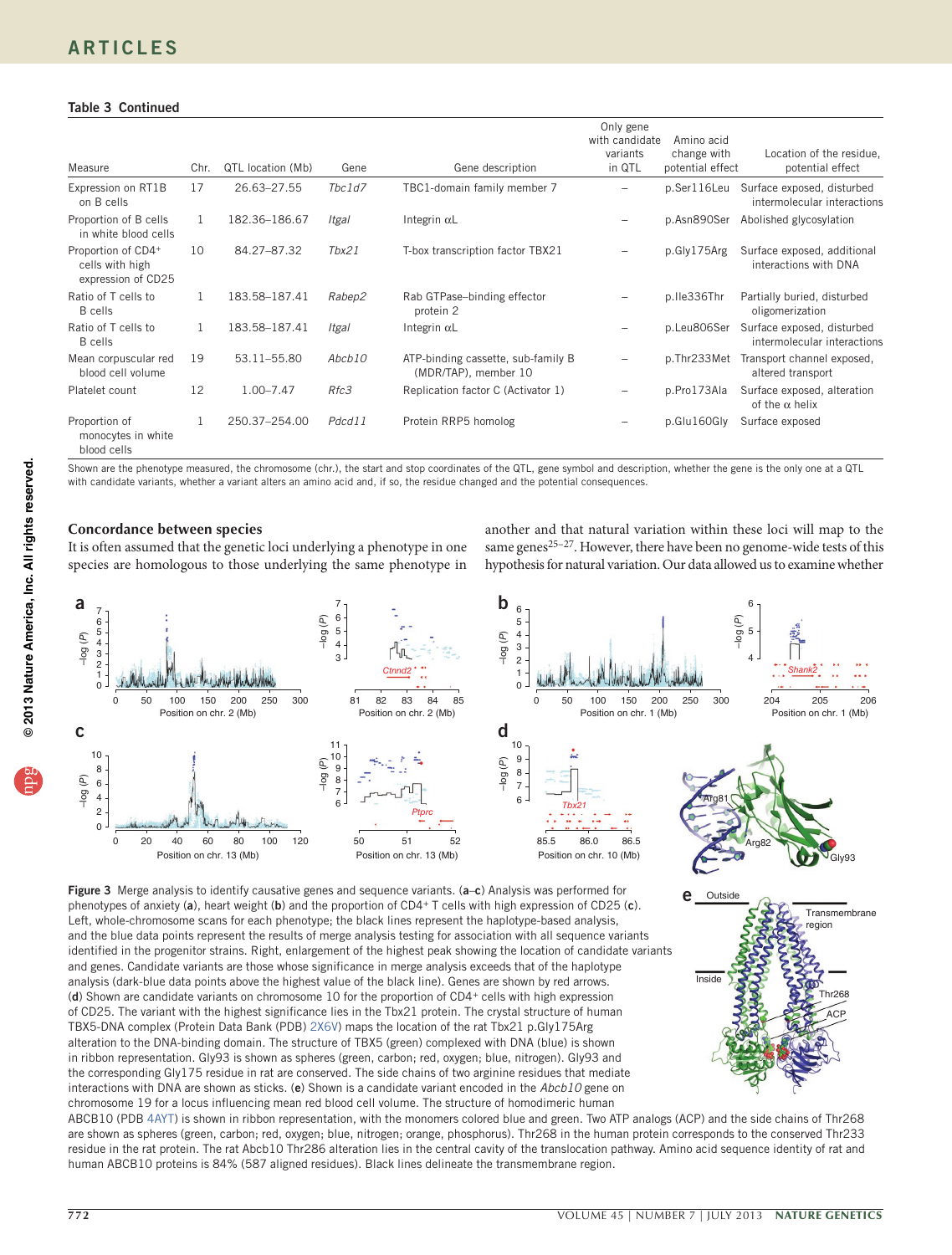<span id="page-6-0"></span>Figure 4 Simulation of causal variants. (a) Plotted are the differences between the maximum negative log *P* values for association of imputed variants and the maximum haplotype-based log *P* values for the rat simulated and real QTLs. In cases where there is a single causal variant at a QTL, the log *P* values of some imputed variants will exceed the significance values from the haplotype analysis, such that the mean of the distribution of the differences between these log *P* values will be greater than zero (blue histogram). The distribution observed for the phenotypic QTLs (red histogram) has a mean less than zero. The results of simulating haplotypic effects are shown in yellow, and the consequence of simulating multiple causative variants are shown in orange. (b) Plotted is a set of 1,386 *cis*-acting and 7,464 *trans*-acting eQTLs mapped in a mouse heterogeneous stock. The distribution of the differences in log *P* values for the *cis* eQTLs resembles that seen when simulating single causative variants. The distribution for the *trans* eQTLs is most similar to that for the phenotypic QTLs.

genes and QTLs identified in the NIH-HS overlapped those found to underlie the same phenotypes in a mouse heterogeneous stock $10$ .

In total, 38 measures were common to both studies and were mapped using the same mixed-model method. Only one measure, the ratio of CD4+ to CD8+ T cells, showed overlap (using an FDR of 10% and looking in the 90% QTL confidence interval), but this overlap was not significant (empirical *P* value of 0.1). We repeated the analysis using QTLs called at a lower significance threshold (20th percentile of the extreme value distribution for each measure) and expanding the width of each QTL to 8 Mb. Overlaps for eight phenotypes, only two of which were significant at an empirical *P* value of 0.05 (serum urea concentration and the ratio of CD4<sup>+</sup> to CD8<sup>+</sup> T cells), were found (**[Table 4](#page-6-1)**). Overall, genetic variants in orthologous genes rarely contributed to the same phenotype in the two populations.

To test whether QTL overlap existed within similar pathways, for each of the 38 measures we asked whether the same KEGG pathways were enriched for QTL-associated genes in both mouse and rat heterogeneous stocks<sup>28</sup>. For only one measure, the proportion of B cells in the total white blood cell population, were the same pathways enriched in both heterogeneous stocks (corrected *P* value < 0.05). Even at a more relaxed significance threshold of 0.05 (not corrected for multiple testing), only three measures showed the same KEGG pathways enriched in both heterogeneous stocks.

## **DISCUSSION**

Using 1,407 outbred rats, we have mapped 122 phenotypes and identified 355 QTLs at high resolution. We have shown how combining sequence



with high-resolution mapping data can lead to the immediate identification of candidate genes and, in some cases, to the identification of candidate causal variants at many QTLs. We highlight two examples here.

The locus on chromosome 10 regulating the frequency of CD25+CD4+ T cells and the frequencies of CD4+ and CD8+ T cells has previously been shown to control CD4<sup>+</sup> and CD8<sup>+</sup> T cell frequencies in a cross between ACI and F344 rats<sup>29</sup>, both represented in the NIH-HS progenitors. The amino acid substitution at position 175 (p.Gly175Arg) of the Tbx21 protein is a very strong causal candidate in this QTL because the affected protein domain is important for DNA interactions. *Tbx21* has been implicated in the genetic control of regulatory T cells<sup>30</sup>, a subset of T cells with high surface expression of CD25, and might indirectly regulate the frequencies of CD4+ and CD8+ T cells through the transcriptional repressor *Sin3a*[31,](#page-8-25)[32](#page-8-26).

We implicated *Abcb10* in red blood cell differentiation. Evidence from mouse knockouts indicates that this gene is essential for erythropoiesis<sup>18,[19,](#page-8-14)33</sup>. The p.Thr233Met alteration in Abcb10 positions a larger, bulkier residue in a protein region that is tightly packed in the open-outward conformation of ABC transporters, potentially interfering with the conformational changes that are essential for transport of the substrate.

Two noteworthy features of the genetic architecture of complex traits in the rat emerge from this study: (i) the contrast with find-

ings from human GWAS and (ii) the fact that about half of QTLs cannot be attributed to a single causal variant.

Rat and mouse heterogeneous stock experiments differ from human GWAS in two ways. In rodent GWAS, far fewer subjects are required to detect a significant effect, and fewer loci of larger effect explain more of the variance. In rats, the median proportion of heritability explained by joint QTLs is 39.1% (mean of 42.3%), and, in mice, the median proportion is 32.2% (mean of 42.0%). In humans, the mean proportion of heritability explained is often less than 10%.

One explanation for these differences is the markedly different allele frequencies in these species. Human populations are characterized by a preponderance of rare alleles (with MAF of less than 1%), whereas heterogeneous stock populations have a relatively uniform distribution of MAFs (**[Fig. 1c](#page-2-0)**). However, it is

<span id="page-6-1"></span>Table 4 Syntenic QTLs mapped in the rat and mouse heterogeneous stocks for the same measure

| measure                         |          |                |                |                |                    |
|---------------------------------|----------|----------------|----------------|----------------|--------------------|
| Phenotype                       | Rat chr. | Rat QTL (Mb)   | Mouse chr.     | Mouse QTL (Mb) | P value of overlap |
| CD4+/CD8+ cell ratio            | 2        | 80.51-88.51    | 8              | 71.7-79.7      | 0.009              |
| CD4+/CD8+ cell ratio            | 20       | $1.00 - 21.13$ | 17             | 29.77-37.77    |                    |
| CD4+/CD8+ cell ratio            | 9        | $0.16 - 8.16$  | 17             | 50.77-58.77    |                    |
| Serum urea<br>concentration     | 3        | 42.22-50.22    | $\overline{c}$ | 62.25-70.25    | 0.017              |
| Serum calcium<br>concentration  | 12       | 32.82-40.82    | 5              | 122.62-130.62  | 0.082              |
| White blood cells               | 10       | 57.69-71.77    | 11             | 64.92-72.92    | 0.115              |
| White blood cells               | 20       | 47.41-55.24    | 10             | 40.74-48.74    |                    |
| T cell/B cell ratio             | 13       | 76.73-84.73    | 1              | 169.63-177.63  | 0.149              |
| T cell/B cell ratio             | 20       | 37.59-45.59    | 10             | 36.25-48.68    | $\qquad \qquad$    |
| Serum chloride<br>concentration | 9        | 30.61-38.61    | 13             | 2.91-15.19     | 0.22               |
| Monocytes                       | 20       | $0.17 - 8.17$  | 17             | 21.00-29.00    | 0.301              |
| Serum total cholesterol         | 4        | 17.09-25.09    | 5              | 12.52-20.52    | 0.598              |
|                                 |          |                |                |                |                    |

Shown are the 8 measures (out of 38) that have syntenic QTLs, the QTL coordinates (chromosome, start and stop) and the *P* value of the overlap (one *P* value per measure).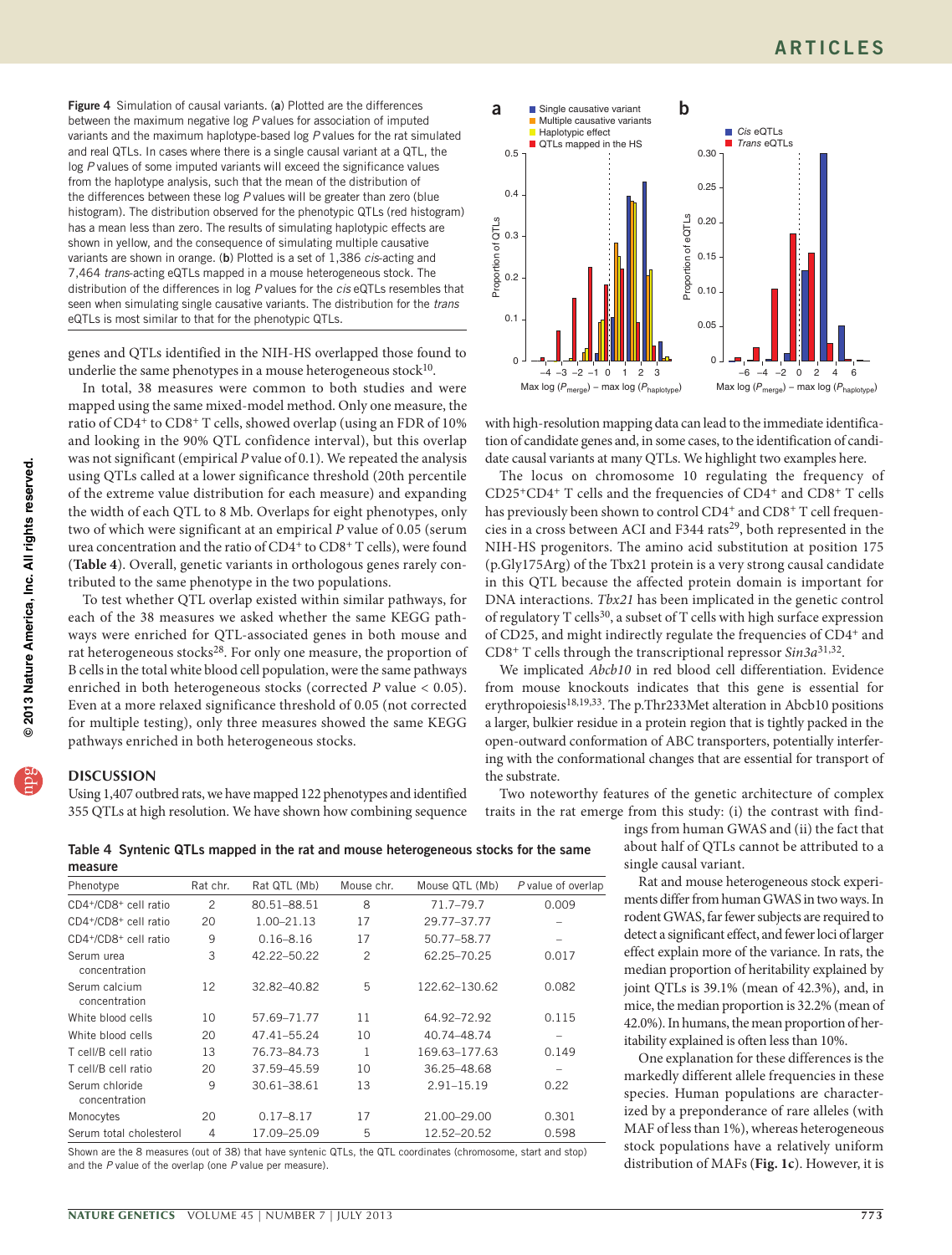important to realize that mice and rats differ in the degree of segregating variation (in the rat NIH-HS, there are 7.2 million SNPs compared to 10.2 million in the mouse heterogeneous stock). In rats, there are 2.8 million SNPs per heterogeneous stock strain, whereas the corresponding number in the mouse heterogeneous stock is 4.4 million. In other words, total sequence variation in itself is not a critical determinant of the explanatory power of the QTLs. Furthermore, the heritabilities of homologous phenotypes in the rat NIH-HS and in heterogeneous stock mice are highly correlated ( $r^2 = 0.6$ ;  $P = 0.0002$ ) (**Supplementary Fig. 4**), implying that the greater sequence variation in mice does not result in increased heritability.

The inability to detect a single candidate variant at half of rat QTLs was unexpected. We showed that, although reliance on haplotypebased mapping can underestimate the number of QTLs without candidate variants, after taking this bias into account (by detecting QTLs with both merge and haplotype analysis), there is still a large fraction (44%) of QTLs without candidate variants. The contrast between the 44% figure and the 97% that emerged from an analysis of variants at *cis* eQTLs is striking. It is also notable that the findings from *trans* eQTLs are very similar to those obtained in the analysis of rat phenotypes (**[Fig. 4](#page-6-0)**), suggesting that *cis* eQTLs are atypical. Our simulations indicate but have not proven that, in part, multiple causal variants at single QTLs are to blame. At present, we can only conclude that single causal variants are not always responsible for the genetic signal at a QTL. Whether the lack of single causal variants at many loci is a general feature of loci influencing complex traits remains to be determined.

One simple interpretation of human GWAS is that each locus represents the presence of a single, relatively common functional variant. Our results indicate that more complex models are required. Such alternative hypotheses exist, in which, for example, multiple alleles of varying frequency at the same or closely linked loci contribute to the association signal. Identifying the correct model of genetic action is critical for finding causative variants, as incorrect assumptions about the number and mode of action of genetic variants reduce power and can lead to false posi-tive results<sup>[34](#page-8-28)</sup>. The extent and nature of sequence diversity may be partly responsible for the complex way that sequence variation acts at a QTL.

It was sometimes hoped that loci found in the rat could be typed and identified in humans, thus providing a cost-efficient way to find medically relevant genes. We observe some examples where the same loci act similarly in different species, the most notable example being for variation in the ratio of CD4<sup>+</sup> to CD8<sup>+</sup> T cells: the locus lies within the MHC in rats, humans<sup>35</sup> and mice<sup>36</sup>, and its molecular nature in mice has been identified as a deletion in the promoter of the MHC class II gene *RT1-Da*[36.](#page-8-30) However, formal tests for overlap between rats and mice at the gene or pathway level yielded little that was statistically significant. Because the amount of sequence variation segregating within the two heterogeneous stock populations is relatively limited, the inability to detect shared loci may result from sampling. Also, the relatively small number of genes found for each phenotype reduces our power to detect pathways. We suspect that it is currently not possible to accurately assess overlap between the two species.

This study strengthens the rat's role as a model organism in physiology and disease. Our mapping and sequencing data provide an important resource for addressing many biomedical questions.

**URLs.** Mapping data (see **Supplementary Note** for directions on how to explore the sequence data at each QTL), [http://mus.well.ox.ac.](http://mus.well.ox.ac.uk/gscandb/rat) [uk/gscandb/rat;](http://mus.well.ox.ac.uk/gscandb/rat) variant calls and inaccessible regions, [http://www.](http://www.hubrecht.eu/research/cuppen/suppl_data.html) [hubrecht.eu/research/cuppen/suppl\\_data.html;](http://www.hubrecht.eu/research/cuppen/suppl_data.html) DWAC-Seq v. 0.56, <https://github.com/Vityay/DWAC-Seq>; 1-2-3-SV v. 1.0, [https://github.](https://github.com/Vityay/1-2-3-SV) [com/Vityay/1-2-3-SV](https://github.com/Vityay/1-2-3-SV); Ensembl release 66,<http://www.ensembl.org/>.

## **Methods**

Methods and any associated references are available in the [online](http://www.nature.com/doifinder/10.1038/ng.2644) [version of the paper](http://www.nature.com/doifinder/10.1038/ng.2644).

**Accession codes.** Sequence data for the eight heterogeneous stock founders are available from the European Bioinformatics Institute (EBI) Short Read Archive (SRA) under accession [ERP001923](http://www.ebi.ac.uk/ena/data/view/ERP001923&display=html). The LE/Stm BAC sequences are available in the NCBI Trace Archive (accessions [FO181540,](http://www.ncbi.nlm.nih.gov/nuccore/FO181540) [FO181541,](http://www.ncbi.nlm.nih.gov/nuccore/FO181541) [FO117626](http://www.ncbi.nlm.nih.gov/nuccore/FO117626), [FO181542,](http://www.ncbi.nlm.nih.gov/nuccore/FO181542) [FO117624](http://www.ncbi.nlm.nih.gov/nuccore/FO117624), [FO181543,](http://www.ncbi.nlm.nih.gov/nuccore/FO181543) [FO117625](http://www.ncbi.nlm.nih.gov/nuccore/FO117625), [FO117627](http://www.ncbi.nlm.nih.gov/nuccore/FO117627), [FO117628,](http://www.ncbi.nlm.nih.gov/nuccore/FO117628) [FO117629,](http://www.ncbi.nlm.nih.gov/nuccore/FO117629) [FO117630](http://www.ncbi.nlm.nih.gov/nuccore/FO117630), [FO117631](http://www.ncbi.nlm.nih.gov/nuccore/FO117631) and [FO117632\)](http://www.ncbi.nlm.nih.gov/nuccore/FO117632).

*Note: Supplementary information is available in the [online version of the paper.](http://www.nature.com/doifinder/10.1038/ng.2644)*

## **Acknowledgments**

We are grateful to T. Serikawa (Kyoto University) for the LE/Stm BAC clones. The Human Genome Sequencing Center sequence production teams at the Baylor College of Medicine produced the Sanger sequencing data for the eight sequenced strains used to define the RATDIV SNP genotyping array (see ref. [8](#page-8-3) for a list of Baylor College of Medicine HGSC sequencing contributors). We thank E. Redei for providing the NIH-HS rat colony. The funders we would like to acknowledge are as follows: the European Union's Seventh Framework Programme (FP7/2007- 2013) under grant agreement HEALTH-F4-2010-241504 (EURATRANS); The Wellcome Trust (090532/Z/09/Z, 083573/Z/07/Z, 089269/Z/09/Z); The Swedish Research Council (grant K2008-66X-20776-01-4); the Harald and Greta Jeanssons Foundation; The Swedish Association for Persons with Neurological Disabilities; the Åke Wibergs Foundation; the Åke Löwnertz Foundation; Karolinska Institutet funds; the European Union's Sixth Framework Programme EURATools (grant LSHG-CT-2005-019015); the Bibbi and Nils Jensens Foundation; the Söderbergs Foundation; and the Knut and Alice Wallenbergs Foundation. We also thank the Ministerio de Ciencia e Innovación (reference PSI2009-10532 and the Formación de Personal Investigador fellowship to C.M.-C.); the Fundació La Maratò TV3 (reference 092630); the Direcció General de la Recerca (reference 2009SGR-0051); and the British Heart Foundation (BHFRG/07/005/23633). T.J.A. and S.S.A. acknowledge funding from the Imperial BHF Centre of Research Excellence. M. Johannesson acknowledges support from Prof. Nanna Svartz Foundation, The Swedish Rheumatism Association and The King Gustaf V 80th Anniversary Foundation. D. Gauguier acknowledges support from the Institute of Cardiometabolism and Nutrition (ICAN; ANR-10-IAHU-05). T.M. and E.Y.J. acknowledge support from Cancer Research UK (A10976) and the UK Medical Research Council (G9900061). T.F., D.L.K. and I.A. acknowledge support from the U.S. National Institutes of Health (R01 AR047822).

### **AUTHOR CONTRIBUTIONS**

The writing group included A. Baud, R. Hermsen, V.G., D. Gauguier, P.S., T.O., R. Holmdahl, D. Graham, M.W.M., T.F., A.F.-T., N. Hubner, E.C., R.M. and J.F. The phenotyping group included S.C., D. Gauguier, P.S., M.D., J.O., A.D.B., A.G., N.A., A.O.G.-C., M. Jagodic, T.O., M. Johannesson, J.T., U.N., R. Holmdahl, D. Graham, E.B., N. Huynh, W.H.M., M.W.M., A.F.D., D.L.K., T.F., I.A., S.F., N. Hubner, M.O.-P., E.M.-M., R.L.-A., T.C., G.B., E.V.-C., C.M.-C., S.D.-M., A.T. and A.F.-T. The high-density genotyping array design and analysis group included O.H., D.Z., K.S., G.P., A. Bauerfeind, M.-T.B., M.H., Y.-A.L., C.R., H.S., D.A.W., K.C.W., D.M.M., R.A.G., M.L. and N. Hubner. The sequencing group included R. Hermsen, O.H., N.L., G.P., P.T., F.P.R., E.d.B., H.H., S.S.A., T.J.A., P.F., D.J.A., T.K., K.S., N. Hubner, V.G. and E.C. The protein structure group included T.M. and E.Y.J. QTL data analysis was performed by A. Baud, J.F., D.E. and R.M. The project was coordinated by A. Baud, R.L.-A., A.F.D., N. Hubner, M. Johannesson, R. Holmdahl, T.O., D. Gauguier, A.F.-T., R.M., E.C. and J.F.

#### **COMPETING FINANCIAL INTERESTS**

The authors declare no competing financial interests.

Reprints and permissions information is available online at [http://www.nature.com/](http://www.nature.com/reprints/index.html) [reprints/index.html.](http://www.nature.com/reprints/index.html)

- <span id="page-7-0"></span>1. Donnelly, P. Progress and challenges in genome-wide association studies in humans. *Nature* 456, 728–731 (2008).
- <span id="page-7-1"></span>2. Flint, J. & Mackay, T.F. Genetic architecture of quantitative traits in mice, flies, and humans. *Genome Res.* 19, 723–733 (2009).
- <span id="page-7-2"></span>3. Hansen, C. & Spuhler, K. Development of the National Institutes of Health genetically heterogeneous rat stock. *Alcohol. Clin. Exp. Res.* 8, 477–479 (1984).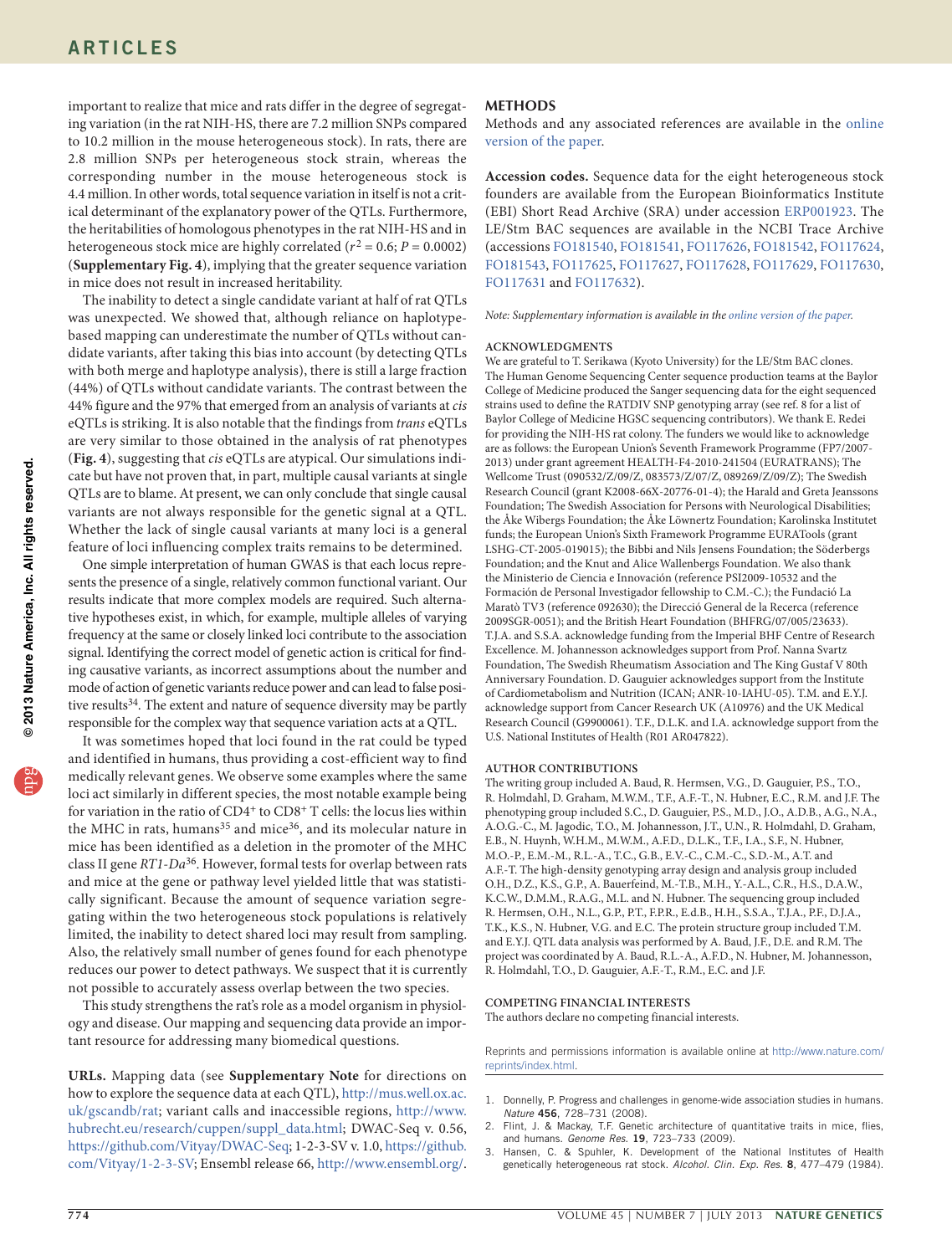- <span id="page-8-0"></span>4. Keane, T.M. *et al.* Mouse genomic variation and its effect on phenotypes and gene regulation. *Nature* 477, 289–294 (2011).
- 5. Talbot, C.J. *et al.* High-resolution mapping of quantitative trait loci in outbred mice. *Nat. Genet.* 21, 305–308 (1999).
- <span id="page-8-1"></span>6. Yalcin, B., Flint, J. & Mott, R. Using progenitor strain information to identify quantitative trait nucleotides in outbred mice. *Genetics* 171, 673–681 (2005).
- <span id="page-8-2"></span>7. Mayosi, B.M., Keavney, B., Watkins, H. & Farrall, M. Measured haplotype analysis of the aldosterone synthase gene and heart size. *Eur. J. Hum. Genet.* 11, 395–401 (2003).
- <span id="page-8-3"></span>Gibbs, R.A. *et al.* Genome sequence of the Brown Norway rat yields insights into mammalian evolution. *Nature* 428, 493–521 (2004).
- <span id="page-8-4"></span>9. Serikawa, T. *et al.* National BioResource Project–Rat and related activities. *Exp. Anim.* 58, 333–341 (2009).
- <span id="page-8-5"></span>10. Valdar, W. *et al.* Genome-wide genetic association of complex traits in heterogeneous stock mice. *Nat. Genet.* 38, 879–887 (2006).
- <span id="page-8-6"></span>11. Johannesson, M. *et al.* A resource for the simultaneous high-resolution mapping of multiple quantitative trait loci in rats: the NIH heterogeneous stock. *Genome Res.* 19, 150–158 (2009).
- <span id="page-8-7"></span>12. Kang, H.M. *et al.* Efficient control of population structure in model organism association mapping. *Genetics* 178, 1709–1723 (2008).
- <span id="page-8-8"></span>13. Valdar, W., Holmes, C.C., Mott, R. & Flint, J. Mapping in structured populations by resample model averaging. *Genetics* 182, 1263–1277 (2009).
- <span id="page-8-9"></span>14. Mott, R., Talbot, C.J., Turri, M.G., Collins, A.C. & Flint, J. A method for fine mapping quantitative trait loci in outbred animal stocks. *Proc. Natl. Acad. Sci. USA* 97, 12649–12654 (2000).
- <span id="page-8-10"></span>15. Israely, I. *et al.* Deletion of the neuron-specific protein δ-catenin leads to severe cognitive and synaptic dysfunction. *Curr. Biol.* 14, 1657–1663 (2004).
- <span id="page-8-11"></span>16. Berkel, S. *et al.* Mutations in the *SHANK2* synaptic scaffolding gene in autism spectrum disorder and mental retardation. *Nat. Genet.* 42, 489–491 (2010).
- <span id="page-8-12"></span>17. Berman, H.M. *et al.* The Protein Data Bank. *Nucleic Acids Res.* 28, 235–242 (2000). 18. Shirihai, O.S., Gregory, T., Yu, C., Orkin, S.H. & Weiss, M.J. ABC-me: a novel
- <span id="page-8-13"></span>mitochondrial transporter induced by GATA-1 during erythroid differentiation. *EMBO J.* 19, 2492–2502 (2000).
- <span id="page-8-14"></span>19. Hyde, B.B. *et al.* The mitochondrial transporter ABC-me (ABCB10), a downstream target of GATA-1, is essential for erythropoiesis *in vivo*. *Cell Death Differ.* 19, 1117–1126 (2012).
- <span id="page-8-15"></span>20. Wallström, E.O.T. Rat models of experimental autoimmune encephalomyelitis. in *Sourcebook of Models for Biomedical Research* (ed. Conn, P.J.) 547–556 (Humana Press, Ottawa, 2007).
- <span id="page-8-16"></span>21. Sawcer, S. *et al.* Genetic risk and a primary role for cell-mediated immune mechanisms in multiple sclerosis. *Nature* 476, 214–219 (2011).
- <span id="page-8-17"></span>22. Degner, J.F. *et al.* DNase I sensitivity QTLs are a major determinant of human expression variation. *Nature* 482, 390–394 (2012).
- <span id="page-8-18"></span>23. Veyrieras, J.B. *et al.* High-resolution mapping of expression-QTLs yields insight into human gene regulation. *PLoS Genet.* 4, e1000214 (2008).
- <span id="page-8-19"></span>24. Huang, G.J. *et al.* High resolution mapping of expression QTLs in heterogeneous stock mice in multiple tissues. *Genome Res.* 19, 1133–1140 (2009).
- <span id="page-8-20"></span>25. Jagodic, M. *et al.* A role for VAV1 in experimental autoimmune encephalomyelitis and multiple sclerosis. *Sci. Transl. Med.* 1, 10ra21 (2009).
- 26. Swanberg, M. *et al. MHC2TA* is associated with differential MHC molecule expression and susceptibility to rheumatoid arthritis, multiple sclerosis and myocardial infarction. *Nat. Genet.* 37, 486–494 (2005).
- <span id="page-8-21"></span>27. Trynka, G. *et al.* Dense genotyping identifies and localizes multiple common and rare variant association signals in celiac disease. *Nat. Genet.* 43, 1193–1201 (2011).
- <span id="page-8-22"></span>28. Ogata, H. *et al.* KEGG: Kyoto Encyclopedia of Genes and Genomes. *Nucleic Acids Res.* 27, 29–34 (1999).
- <span id="page-8-23"></span>29. Brenner, M., Laragione, T., Yarlett, N.C. & Gulko, P.S. Genetic regulation of T regulatory, CD4, and CD8 cell numbers by the arthritis severity loci *Cia5a*, *Cia5d*, and the MHC/*Cia1* in the rat. *Mol. Med.* 13, 277–287 (2007).
- <span id="page-8-24"></span>30. Koch, M.A. *et al.* The transcription factor T-bet controls regulatory T cell homeostasis and function during type 1 inflammation. *Nat. Immunol.* 10, 595–602 (2009).
- <span id="page-8-25"></span>31. Chang, S., Collins, P.L. & Aune, T.M. T-bet dependent removal of Sin3A-histone deacetylase complexes at the *Ifng* locus drives Th1 differentiation. *J. Immunol.* 181, 8372–8381 (2008).
- <span id="page-8-26"></span>32. Cowley, S.M. *et al.* The mSin3A chromatin-modifying complex is essential for embryogenesis and T-cell development. *Mol. Cell. Biol.* 25, 6990–7004 (2005).
- <span id="page-8-27"></span>33. Liesa, M. *et al.* Mitochondrial transporter ATP binding cassette mitochondrial erythroid is a novel gene required for cardiac recovery after ischemia/reperfusion. *Circulation* 124, 806–813 (2011).
- <span id="page-8-28"></span>34. Atwell, S. *et al.* Genome-wide association study of 107 phenotypes in *Arabidopsis thaliana* inbred lines. *Nature* 465, 627–631 (2010).
- <span id="page-8-29"></span>35. Ferreira, M.A. *et al.* Quantitative trait loci for CD4:CD8 lymphocyte ratio are associated with risk of type 1 diabetes and HIV-1 immune control. *Am. J. Hum. Genet.* 86, 88–92 (2010).
- <span id="page-8-30"></span>36. Yalcin, B. *et al.* Commercially available outbred mice for genome-wide association studies. *PLoS Genet.* 6, pii: e1001085 (2010).

**Amelie Baud1, Roel Hermsen2, Victor Guryev2,3, Pernilla Stridh4, Delyth Graham5, Martin W McBride5,**  Tatiana Foroud<sup>6</sup>, Sophie Calderari<sup>7</sup>, Margarita Diez<sup>4</sup>, Johan Ockinger<sup>4</sup>, Amennai D Beyeen<sup>4</sup>, Alan Gillett<sup>4</sup>, Nada Abdelmagid<sup>4</sup>, Andre Ortlieb Guerreiro-Cacais<sup>4</sup>, Maja Jagodic<sup>4</sup>, Jonatan Tuncel<sup>8</sup>, Ulrika Norin<sup>8</sup>, **Elisabeth Beattie5, Ngan Huynh5, William H Miller5, Daniel L Koller6, Imranul Alam9, Samreen Falak10,**  Mary Osborne-Pellegrin<sup>11</sup>, Esther Martinez-Membrives<sup>12</sup>, Toni Canete<sup>12</sup>, Gloria Blazquez<sup>12</sup>, Elia Vicens-Costa<sup>12</sup>, Carme Mont-Cardona<sup>12</sup>, Sira Diaz-Moran<sup>12</sup>, Adolf Tobena<sup>12</sup>, Oliver Hummel<sup>10</sup>, Diana Zelenika<sup>13</sup>, Kathrin Saar<sup>10</sup>, Giannino Patone<sup>10</sup>, Anja Bauerfeind<sup>10</sup>, Marie-Therese Bihoreau<sup>13</sup>, Matthias Heinig<sup>10,14</sup>, Young-Ae Lee<sup>10,15</sup>, Carola Rintisch<sup>10</sup>, Herbert Schulz<sup>10</sup>, David A Wheeler<sup>16</sup>, Kim C Worley<sup>16</sup>, **Donna M Muzny16, Richard A Gibbs16, Mark Lathrop13, Nico Lansu2, Pim Toonen2, Frans Paul Ruzius2,**  Ewart de Bruijn<sup>2</sup>, Heidi Hauser<sup>17</sup>, David J Adams<sup>17</sup>, Thomas Keane<sup>17</sup>, Santosh S Atanur<sup>18</sup>, Tim J Aitman<sup>18</sup>, Paul Flicek<sup>19</sup>, Tomas Malinauskas<sup>20</sup>, E Yvonne Jones<sup>20</sup>, Diana Ekman<sup>8</sup>, Regina Lopez-Aumatell<sup>1,12</sup>, **Anna F Dominiczak5, Martina Johannesson8, Rikard Holmdahl8, Tomas Olsson4, Dominique Gauguier7,**  Norbert Hubner<sup>10,21</sup>, Alberto Fernandez-Teruel<sup>12</sup>, Edwin Cuppen<sup>2</sup>, Richard Mott<sup>1</sup> & Jonathan Flint<sup>1</sup>

<sup>1</sup>Wellcome Trust Centre for Human Genetics, Oxford, UK. 2Hubrecht Institute, Koninklijke Nederlandse Akademie van Wetenschappen and University Medical Center Utrecht, Utrecht, The Netherlands. <sup>3</sup>European Research Institute for the Biology of Ageing, Rijksuniversiteit Groningen, Universitair Medisch Centrum Groningen, Groningen, The Netherlands. 4Neuroimmunology Unit, Department of Clinical Neuroscience, Centre for Molecular Medicine, Karolinska Institutet, Stockholm, Sweden. <sup>5</sup>British Heart Foundation (BHF) Glasgow Cardiovascular Research Centre, Institute of Cardiovascular & Medical Sciences, Glasgow University, Glasgow, UK.<br><sup>6</sup>Department of Medical and Molecular Genetics, Indiana Un Médicale (INSERM) Unité Mixte de Recherche Scientifique (UMRS) 872, Cordeliers Research Centre, Paris, France. 8Department of Medical Biochemistry and Biophysics, Division of Medical Inflammation Research, Karolinska Institutet, Stockholm, Sweden. <sup>9</sup>Department of Orthopedic Surgery, Indiana University School of Medicine, Indianapolis, Indiana, USA. <sup>10</sup>Max-Delbruck Center for Molecular Medicine, Berlin, Germany. <sup>11</sup>INSERM U698, Hôpital Bichat, Paris, France. <sup>12</sup>Medical Psychology Unit, Department of Psychiatry & Forensic Medicine, Institute of Neurosciences, Universitat Autònoma de Barcelona, Bellaterra, Barcelona, Spain. 13Commissariat à l'Energie Atomique, Institut de Génomique, Centre National de Génotypage, Evry, France. <sup>14</sup>Department of Computational Biology, Max Planck Institute for Molecular Genetics, Berlin, Germany. <sup>15</sup>Pediatric Allergology, Experimental and Clinical Research Center, Charité Universitätsmedizin Berlin, Berlin,<br>Germany. <sup>16</sup>Human Genome Sequencing Center, Baylor Colle 18Physiological Genomics and Medicine Group, Medical Research Council Clinical Sciences Centre, Faculty of Medicine, Imperial College London, Hammersmith Hospital, London, UK. <sup>19</sup>European Bioinformatics Institute, Wellcome Trust Genome Campus, Cambridge, UK. <sup>20</sup>Division of Structural Biology, Wellcome Trust Centre for Human Genetics, University of Oxford, Oxford, UK. <sup>21</sup>DZHK (German Centre for Cardiovascular Research), Partner site Berlin, Berlin, Germany. Correspondence should be addressed to A.F.-T. (albert.fernandez.teruel@uab.es), E.C. (e.cuppen@hubrecht.eu), R.M. (rmott@well.ox.ac.uk) or J.F. (jf@well.ox.ac.uk).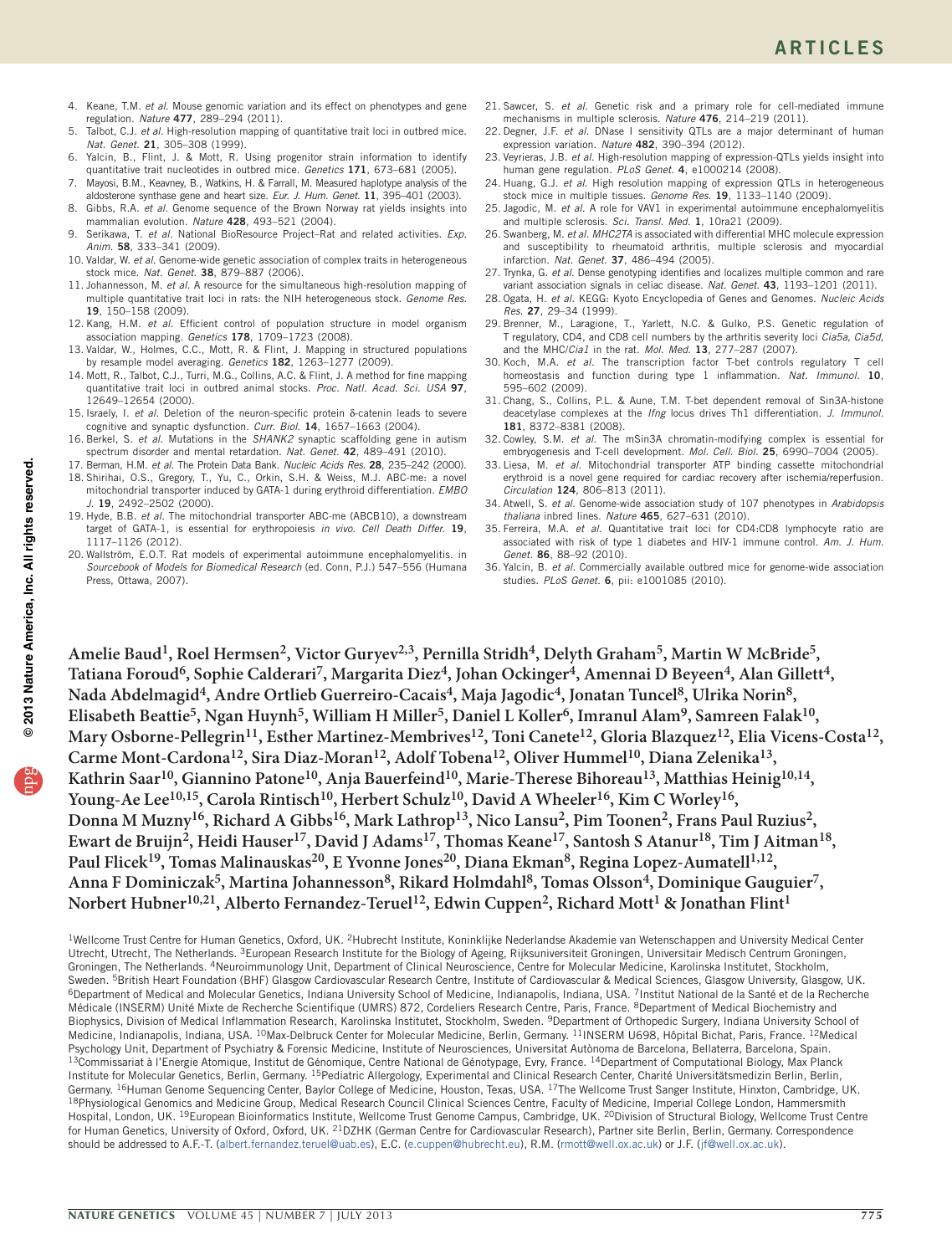## **ONLINE METHODS**

**Sequencing of heterogeneous stock founder genomes.** *Genome sequencing.* DNA libraries for SOLiD sequencing were generated from genomic DNA from samples of the original rats that were used to create the heterogeneous stock population. Libraries were generated using standard protocols (Life Technologies) and had a median insert size of between 109 and 196 bp. All libraries were sequenced with fragment (50-bp) and paired-end (50+35-bp) runs using SOLiD 4 and SOLiD 5500 sequencers to a depth of at least 22× base coverage for each of the eight heterogeneous stock progenitors and for the LE/Stm strain, which was used to estimate error rates in comparison with hand-finished BAC sequence.

*Sequence alignment.* Sequence reads were mapped against contigs of the Rnor3.4 rat reference genome assembly (reference strain BN) using Burrows-Wheeler Aligner (BWA) v0.5.9 (ref. [37\)](#page-11-0) with parameters -c -l 25, -k 2 and –n 10. Alignments from different libraries of the same heterogeneous stock progenitor were combined into a single BAM file.

*Variant calling.* Variant calling was performed independently for each strain. SNPs and short indels (<10 bp) were called using a modified SAMtools<sup>[38](#page-11-1)</sup> pipeline: only unambiguously mapped reads were used. Sites with coverage below 4× or over 2,000× were not used for SNP calling. Nucleotides with base quality of <30 were ignored. Duplicate reads starting at the same position and mapping to the same strand as another read were discarded as probable PCR artifacts. Each of the called alleles had to be supported by at least one read where the variant mapped within the seed part of the read (first 25 bases). Non-reference alleles called with fewer than three reads were set to missing. Variable sites with more than two alleles within one founder were set to missing. The remaining variants were considered to be homozygous non-reference alleles (frequency of the non-reference call of >2/3) or heterozygous alleles (frequency between 1/3 and 2/3); however, we set to missing the small number of heterozygote calls, as these were probably artifacts caused, for example, by unknown duplications. We later attempted to call all the missing genotypes by imputation.

Copy number variants were called using a depth-of-coverage approach implemented in DWAC-Seq v. 0.56 using default parameters. Structural variants were called using discordant-pair mapping implemented in 1-2-3-SV v. 1.0, requiring unambiguous mapping of both paired tags and at least four tag pairs per structural variant. Structural variant calls identified by these tools were merged. Prediction of the functional effect of each variant was performed by the Variant Effect Predictor (VEP 2.1) tool<sup>39</sup>.

We defined inaccessible regions of the heterogeneous stock rat genomes in a similar way as for mouse genomes<sup>4</sup>. A base was considered to be accessible if it did not overlap simple, tandem repeats or low-complexity sequence (defined by Dust, source: Ensembl release 66) and was not covered by more than 150 reads and if average mapping quality was at least 40. Nucleotide positions within 15 bp of indels were also considered to be inaccessible for SNP calling.

*False positive and false negative rates.* Thirteen BACs from the LE/Stm strain were sequenced using capillary methods, assembled and manually edited, producing a total of 2.1 Mb of finished sequence. BAC sequences were aligned using BLAT<sup>[40](#page-11-3)</sup>. For each BAC, a single contiguous alignment was obtained, which was used to extract single-base changes (SNPs), short indels (1–10 bp) and structural variants (100 bp and greater). False positive and false negative rates were estimated using the 1.9 Mb of genome sequence that was syntenic between BACs and the genome assembly, excluding low-quality BAC sequence (as defined by the BAC finishing team) and inaccessible regions. False positive and false negative rates within this 1.9 Mb were estimated on the basis of the discordance between our allele calls and those in the BACs.

Low false positive rates were independently confirmed by analysis of a randomly selected subset of 96 SNPs and 96 indels using PCR-based resequencing. Oligonucleotide primers were selected to amplify 300-bp fragments around the candidate polymorphism. When amplification was successful (SNPs, 84; indels, 80), amplicons were sequenced on an Applied Biosystems ABI 3730XL sequencer using BigDye Terminator technology, and sequences were manually analyzed with PolyPhred software.

For copy number variants and structural variants, 184 variants were selected, and PCR primers were designed in such a way that the presence or absence of a PCR product (depending on the variation type) could confirm the presence of the variation. After PCR, samples were run on agarose gels and analyzed manually. Of the 184 variants, 93 gave a PCR product. Of these 93, a group of 39 variants that were predicted structural variants in the NIH-HS founders were also confirmed by PCR in BN/NHsdMcwi, indicating that these are probably assembly errors in the current reference genome (Rn3.4). Of the remaining 54 variants, 53 gave a banding pattern according to our expectation, and, in one case, the predicted variation type was not correct.

*Sequence divergence.* Genotypes and genome accessibility data for heterogeneous stock rats (this study) and heterogeneous stock mice<sup>4</sup> were used to characterize patterns of nucleotide diversity in these two panels. We partitioned each genome into non-overlapping windows such that each window contained 100 kb of accessible sequence (defined relative to the rat BN strain or mouse C57BL6 strain). The number of sequence differences per window was calculated for all windows and for all possible pairs of strains.

*Low-diversity regions.* We found that the spatial distribution of pairwise differences in the rat progenitors was bimodal, with modes at 0 and 150 SNPs per 100-kb window (**[Fig. 1b](#page-2-0)**). On the basis of this distribution, we defined a region of low nucleotide diversity between two strains as consecutive windows with nucleotide diversity below 13 SNPs per 100-kb window.

**Phenotyping.** *Animals.* The rat NIH-HS originates from a colony established in the 1980s at the NIH<sup>3</sup>. Since its creation, the stock has been bred using a rotational outbreeding regimen to minimize the extent of inbreeding, drift and fixation.

*Phenotyping.* A full description of the phenotyping protocol is given in the **Supplementary Note**.

All procedures were carried out in accordance with Spanish legislation on the Protection of Animals Used for Experimental and Other Scientific Purposes and the European Community's Council Directive (86/609/EEC) on this subject. The experimental protocol was approved by the Autonomous University of Barcelona ethics committee (permit CEEAH 697).

*Quality control, covariate analysis and normalization of phenotypes.* Phenotype data were uploaded to a database (Integrated Genotyping System)<sup>[41](#page-11-4)</sup> in batches over the 3 years of data collection. All relevant covariates were evaluated for their effect on each measure. The final set of covariates and transformations applied to each phenotype, as well as the number of data points for each measure, is given in **Supplementary Table 1**.

*Genotyping.* The RATDIV array was developed as a general SNP genotyping array, applicable both to the rat heterogeneous stock project and other populations of laboratory rats. Full descriptions of the development of the rat array and of the selection of the 265,551 SNPs used in this study are given in the **Supplementary Note**.

*LD analysis.* LD between SNPs in the rat and mouse heterogeneous stocks was calculated using PLINK<sup>42</sup> from the genotypes called for the 261,684 auto-somal rat SNPs and 12,226 autosomal mouse SNPs<sup>[10](#page-8-5)</sup>. In the rat heterogeneous stock, eight regions with very high interchromosomal LD were identified and excluded from subsequent analyses (**Supplementary Table 2**). Using the UCSC liftover tool<sup>[43](#page-11-6)</sup>, we found that these regions mapped in the new rat reference genome assembly (RGSC 5.0) to the regions with which they were in high LD in the current assembly (Rnor3.4).

**QTL mapping.** *Reconstruction of heterogeneous stock rat genomes as mosaics of founder haplotypes.* All genetic analysis was performed using R[44](#page-11-7). We used the R HAPPY package<sup>14</sup> to calculate descent probabilities from the 8 heterogeneous stock founders for each animal at each of 265,551 intermarker intervals and then averaged these probabilities over 90-kb windows, such that we eventually worked with 24,196 probability matrices. The density of the 265,000 SNPs was much greater than the density of recombinants in the heterogeneous stock, meaning that averaging did not cause any reduction in mapping resolution (most QTLs mapped to intervals over 1 Mb in length and contained more than 10 90-kb intervals).

*Accounting for confounding in the heterogeneous stock.* Heterogeneous stock rats with different levels of relatedness were used in this study, including, for example, siblings, half-siblings, cousins, uncles and great-uncles. This unequal genome-wide genetic similarity meant that correlations existed in the heterogeneous stock between distant markers. These long-range correlations (as opposed to short-range correlations due to physical linkage) can be responsible for false positive associations if not accounted for. We used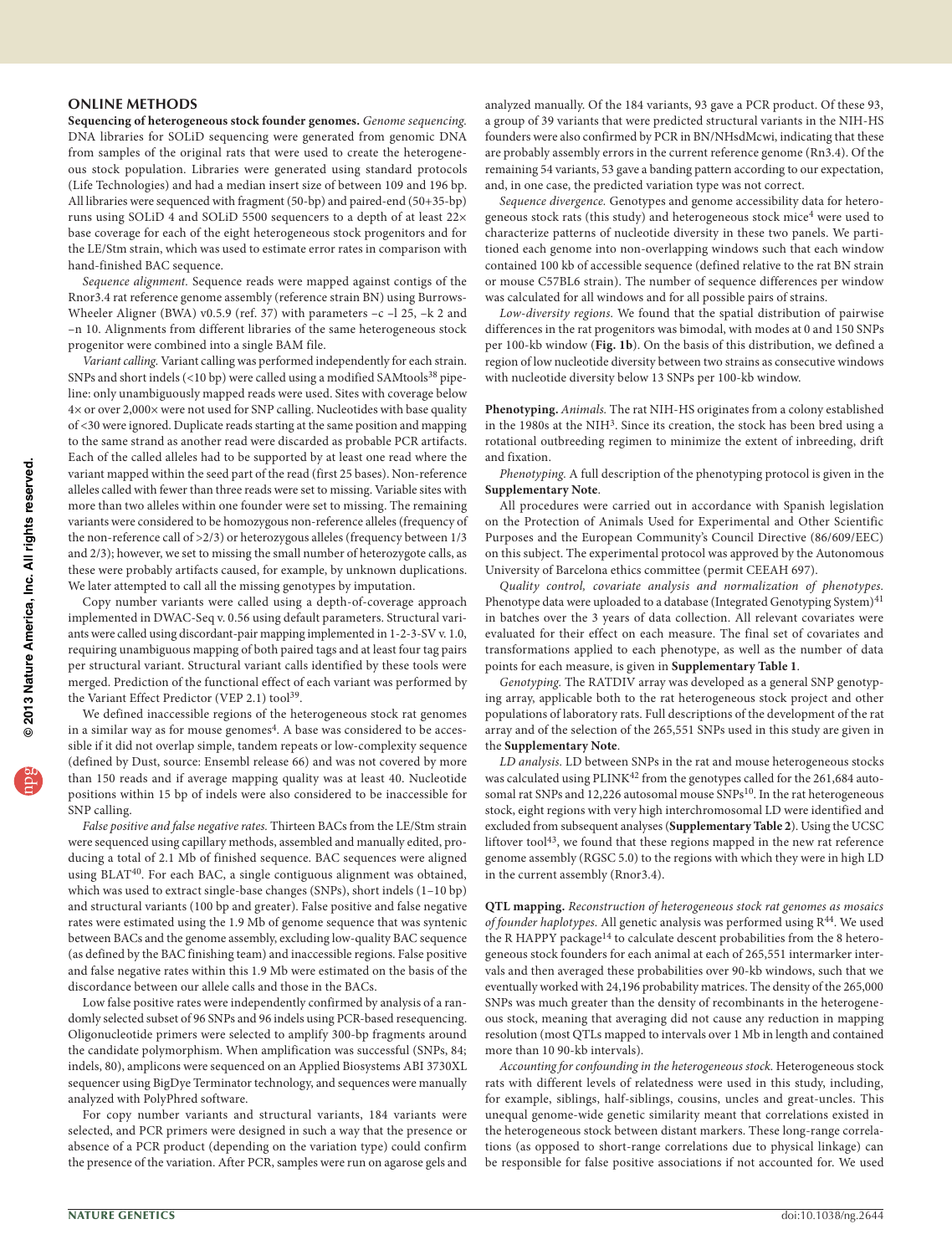two methods to control for unequal relatedness: Resample Model Averaging (as implemented in BAGPHENOTYPE[13](#page-8-8)) for phenotypes with a non-normal distribution and Mixed Models for phenotypes with a normal distribution. Information on the performance of the methods is given in the **Supplementary Note**. Because most of the phenotypes had a normal distribution and the merge analysis was run in the mixed-model framework, we present the mixed models briefly here. These models were implemented in R so that haplotype mapping could be carried out using the descent probabilities from HAPPY[14.](#page-8-9) The model used to test for association between the ancestral haplotypes segregating at a locus *L* and phenotypic variation was

$$
y_i = \sum_c \beta_c x_{ic} + \sum_s P_{Li}(s) T_{Ls} + u_i + \varepsilon_i \tag{1}
$$

where  $y_i$  is the phenotypic value of rat *i* and  $\beta_c$  is the regression coefficient of covariate *c* and *xic* (the value of the covariate *c* in rat *i*). Notably, the covariates include a dummy intercept term. *TLs* is the deviation in phenotypic value that results from carrying one copy of a haplotype from strain *s* at locus *L*, and  $P_{Li}(s)$  is the expected number of haplotypes of type *s* carried by rat *i* at locus *L* output by HAPPY<sup>[14](#page-8-9)</sup>. *u<sub>i</sub>* and  $\varepsilon_i$  are random effects, with  $cov(u_i, u_j) = \sigma_g^2 K_{i,j}$ and  $cov(\varepsilon_i, \varepsilon_j) = \sigma_e^2 I_{i,j}$  where  $\sigma_g^2$  and  $\sigma_e^2$  are estimated in the null model (no locus effect,  $T_{Ls} = 0$ ) using the R package EMMA<sup>[12](#page-8-7)</sup>. *K* is the genetic covariance matrix and is estimated from the genome-wide genotype data using identity by state (IBS, the proportion of shared alleles between any two animals). The IBS matrix was calculated using the R package EMMA[12](#page-8-7). *I* is the identity matrix. The total covariance matrix  $V = \sigma_g^2 K + \sigma_e^2 I$  can be factorized as  $V = A<sup>2</sup>$ . Writing equation (1) in matrix form, gives

$$
y = X\beta + P_L T_L + u + \varepsilon \tag{2}
$$

Premultiplying equation (2) by *A*−1 gives a transformed equation

$$
(A^{-1}y) = (A^{-1}X)\beta + (A^{-1}P_L)T_L + A^{-1}(u + \varepsilon)
$$

in which the variance-covariance structure of the random term  $A^{-1}$  (u +  $\varepsilon$ ) is now proportional to a diagonal matrix and so can be fitted as a standard linear model.

*Thresholds and confidence intervals.* Calculations of the significance thresholds (when the phenotype was analyzed with mixed models), inclusion probability thresholds (when the phenotype was analyzed by resample model averaging) and confidence intervals are described in the **Supplementary Note**.

**Incorporation of sequence into QTL mapping.** *Implementation of the merge analysis in the mixed-model framework.* Merge analysis is a form of imputation appropriate to heterogeneous stock–type populations whose genomes are mosaics of known haplotypes. Merge analysis asks two questions at each imputed variant: is the variant associated with the phenotype? (a standard test of association), and is its association as significant as the association in the haplotype-based test in the locality of the variant? We implemented merge analysis<sup>[6](#page-8-1)</sup> in a mixed-model framework by comparing model (2)

$$
y = X\beta + P_L T_L + u + \varepsilon
$$

and

$$
f_{\rm{max}}
$$

$$
y = X\beta + M_V U_V + u + \varepsilon \tag{3}
$$

where *V* is a sequence variant in interval *L* and  $M_V$  is the merge matrix for the variant, formed by summing those columns of  $P_L$  that carry the same allele at  $V$ (each column of *PL* represents one founder strain). This can be computed efficiently by defining a matrix  $B_V$  that encodes the columns to be merged such that  $M_V = P_V B_V$ . This test is applied at every variable site in the catalog of single-nucleotide variants that segregate between the eight heterogeneous stock founders. From a statistical point of view, there is no difference between two variants with the same strain distribution pattern at a locus; they will give the same merge analysis result.

Because models (2) and (3) are nested, the best possible fit (in terms of variance explained) is obtained with haplotype model (2). If the QTL arises from variation at a single variant *V*, the fit of merge model (3) for variant *V* will be as good as the fit of model (2), and its significance will be greater, owing to the fewer number of degrees of freedom (for a diallelic variant, there is 1 degree of freedom for the merge model compared to the 7 degrees of freedom for the haplotype model). The merge model is fitted by multiplying by *A*−1.

*Simulating all possible strain distribution patterns at a QTL.* For each QTL lacking variants with a merge log *P* value exceeding the haplotype log *P* value, we looked for unobserved causal variants that might not have been sequenced. We simulated candidate variants with every possible SDP (127 possible SDPs for diallelic variants and 1,094 possible SDPs when allowing for 3 alleles). Simulated variants were repeated within each QTL interval.

*Simulating different QTL architectures.* To investigate the hypothesis that the inability to detect candidate variants by merge analysis reflected complex architecture of the QTLs, we simulated QTLs arising from a single causal variant, QTLs arising from multiple causal variants within the same locus and/or multiple causal variants at linked loci, and QTLs arising from haplotypic effects not reducible to individual variants. In all cases, the phenotypes were simulated from three components: a genetic random effect explaining 20% of phenotypic variation, uncorrelated errors explaining 75% of phenotypic variation and a single QTL explaining 5% of phenotypic variation. When multiple causal variants were simulated, each explained the same proportion of phenotypic variation (5% divided by the number of causal variants). The effect sizes calculated *a posteriori* could be quite different from their target values owing to correlations between the different components of the simulated phenotypes. For the simulations reported in **[Figure 4a](#page-6-0)**, either a single causal variant was simulated or nine causal variants were simulated in three linked loci (with each locus within 2 Mb of the central locus and distant by at least 200 kb from each other locus). Alternatively, the  $P_L$  probabilities were used to simulate irreducible QTLs. We analyzed each simulation by merge analysis, and, when log (*P*haplotype) was between 4 and 6 (to have a similar distribution of log *P* values to that of the rat QTLs), we calculated *d* as max log (*P*merge) – max log (*P*haplotype). We compared the distributions of *d* from the different simulation sets to determine the probable genetic architecture of the QTLs.

*eQTL mapping and merge analysis in the mouse heterogeneous stock.* Hippocampus expression levels in 460 heterogeneous stock mice measured using 12,000 probes on the Illumina Mouse WG-6 v1 BeadArray<sup>24</sup> were mapped to the mouse ancestral haplotypes in the mixed-model framework. QTLs were called in the same way as for the rat QTLs but using a confidence interval of 8 Mb and a significance threshold of 4. *Cis* eQTLs were defined as being within 2 Mb of the beginning of the probe, and *trans* eQTLs were defined as being on a different chromosome than that of the probe or being more than 10 Mb away from it on the same chromosome. Merge analysis was carried out at each eQTL, and the difference between the maximum merge log *P* value and the maximum haplotype log *P* value was calculated.

*Homology modeling.* To assess the potential effects of mutations on protein structure, homology models of target proteins were constructed and analyzed. Amino acid sequences of target proteins were retrieved from the Ensembl or UniProt databases<sup>[45](#page-11-8)</sup> and were analyzed using the HHPred<sup>46</sup> web server to identify structures with similar amino acid sequences in PDB<sup>[17](#page-8-13)</sup> for homology modeling with MODELLER<sup>[47](#page-11-10)</sup>. The potential locations of the mutation-affected side chains (buried or surface exposed) and effects on the structure-function relationship (for example, disturbed hydrophobic core) were evaluated manually in PyMOL (The PyMOL Molecular Graphics System, Version 1.5.0.4).

**Genetic architecture.** *Heritability.* Heritability was defined as the ratio of the genetic variance component to the sum of the variance components estimated in the null mixed model (covariates but no QTL).

*QTL effect sizes and joint effect sizes.* Effect sizes were defined as the ratio between the fitted sum of squares and the total sum of squares in a model with covariates and without genetic random component. Joint effect sizes were defined as the ratio between the fitted sum of squares and the total sum of squares in a model without genetic random component, including covariates and all the QTLs called for a given phenotype. Including the genetic random component would result in underestimation of most of the effect sizes because